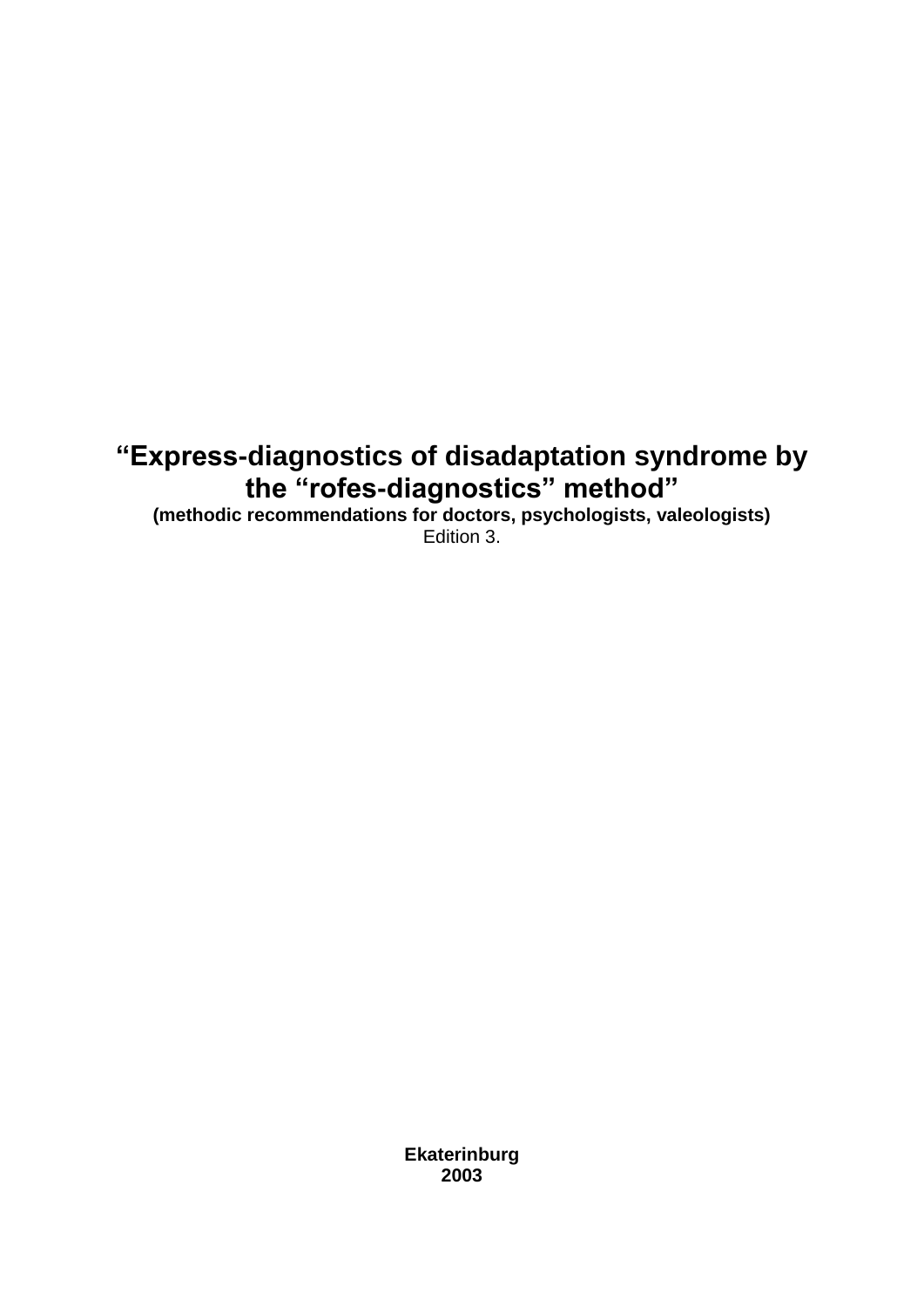# **Department of Health in Sverdlovsk Region Ural State Medical Academy Ural State Pedagogical University Sverdlovsk regional clinic psychoneurological hospital for war veterans Regional hospital No.2 – Regional centre for radiation medicine Regional centre for military personnel in reserve's social adaptation "Altaim" Ural research and production enterprise**

«APPROVED» Head of Health Department Sverdlovsk region R. Halfin

2 April 1998

**Reviewers:**

**Corresponding Member of Russian Natural Sciences Academy, Professor, Doctor of medical sciences, I. Oransky**

**The head of psychiatry department at Ural State Medical Academy, Professor, Doctor of medical sciences, B. Trifonov**

**Professor of ecology and ecological education department at Ural State Pedagogical University, K. Silantyeva**

**Assistant professor at psychology department, pedagogics department at Ural State Medical Academy, T. Rogacheva** 

**Consultant – The head of psychoneurological hospital for war veterans, Honoured doctor, S. Spector.**

#### **"Express-diagnostics of disadaptation syndrome by the "rofes-diagnostics" method"**

(methodic recommendations for doctors, psychologists, valeologists)

Edition 3.

Information about authors:

G.V. Talalayeva – doctor of medical sciences, member of Russian Natural Sciences Academy, member of Russian Nuclear Society, the head of scientific research and application department at Regional centre for radiation medicine.

I.G. Lavrik – the head children's dermatologist of Ekaterinburg. Development of criteria for the "ROFES" set express-diagnostocs' clinic results.

A.I. Kornyukhin – psychologist, director of "Altaim" Ural research and production enterprise. One of the creators of the "ROFES-method". Developed criteria for "ROFES" electropuncture testing's results' psychological interpretation.

> **© Authors 1998 г. © Authors 2001 г. © Authors 2003 г.**

**Ekaterinburg 2003**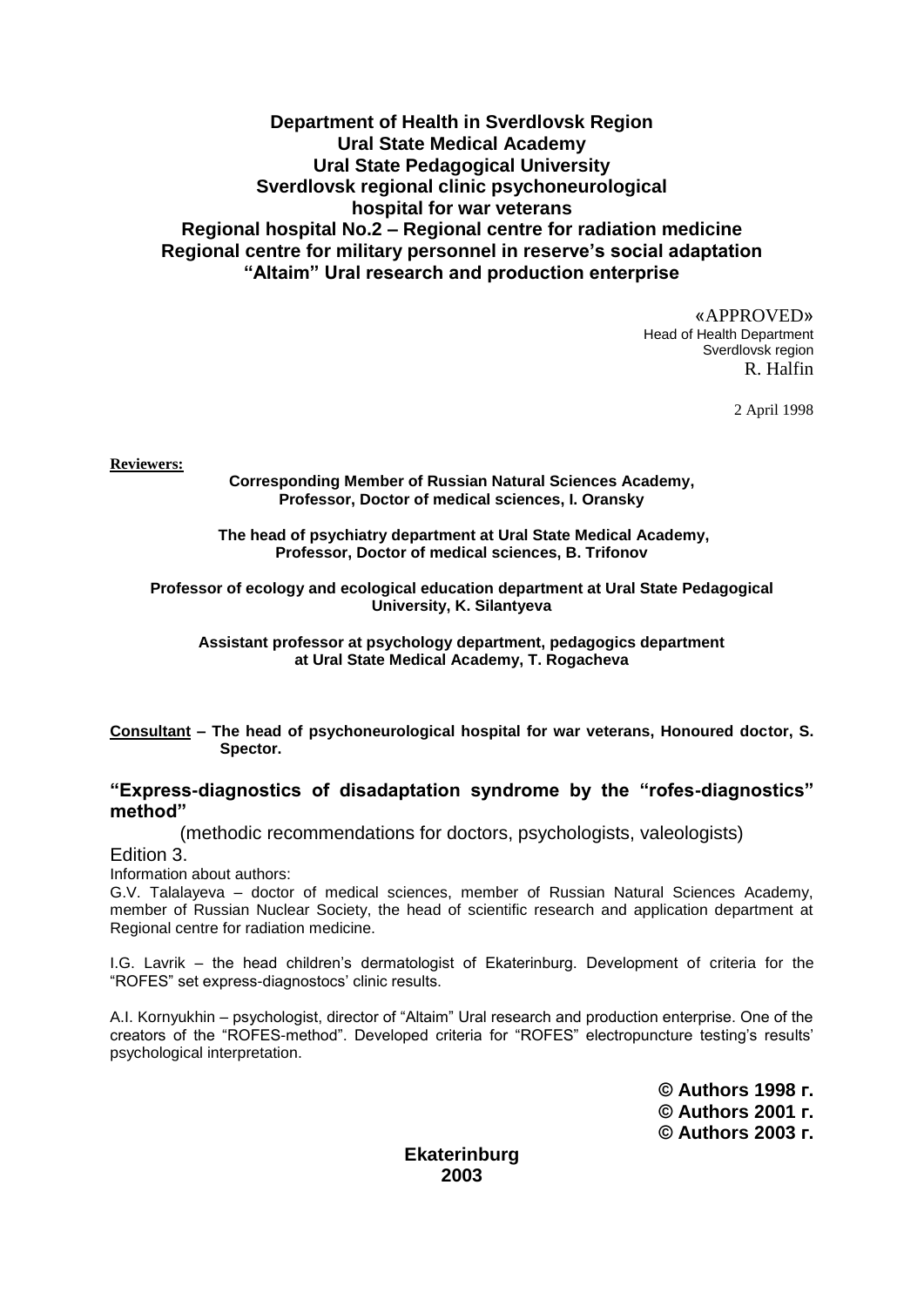#### **ANNOTATION**

The express-diagnostics method with the "ROFES" (recorder of function and emotional state assessment) set of hardware and software electropuncture diagnostics offered in this book is aimed at detection of deadaptation syndrome and allows a complex assessment of the degree of strain on adaptation processes, a quantitative and qualitative assessment of adaptation irregularities, and to interpret the nature of changes detected in terms of clinic medicine and psychology.

The described below recommendations can be used by doctors of different specialities, psychologists, valeologists.

This express-diagnostics can be used in hospitals, polyclinics, rehabilitation centres, health centres and preventoriums, and also by family doctors and reflexotherapists.

Besides, it can be used at educational institutions in order to objectify the influence of educational process upon the students' psychophysiological state.

Quick and informative results of the "rofes-diagnostics" method allow using it in mass research.

With its help psychological services of enterprises can:

- diagnose workers' function and emotional state in order to detect the degree of their nervous tension, to prevent psychological breakdowns, to detect the degree of risk before fulfilling an important task (access control);
- assess the inborn psychophysiological abilities and obtain conclusion about professional propriety to work connected with stress, risk, high responsibility (access control);
- determine psychological compatibility in groups (sport, professional), teams;
- determine with screening diagnostics people prone to asocial behaviour (suicide, drug-addiction) and those who need medical and psychological help.

For health care system this method has also great potential because it creates prerequisites and information and software background for new trend in medicine – **telemedicine,** i.e. with the help of modern communication means create a distant service of medical and psychological help and make medical and psychological diagnostics and consulting closer to patients who need it.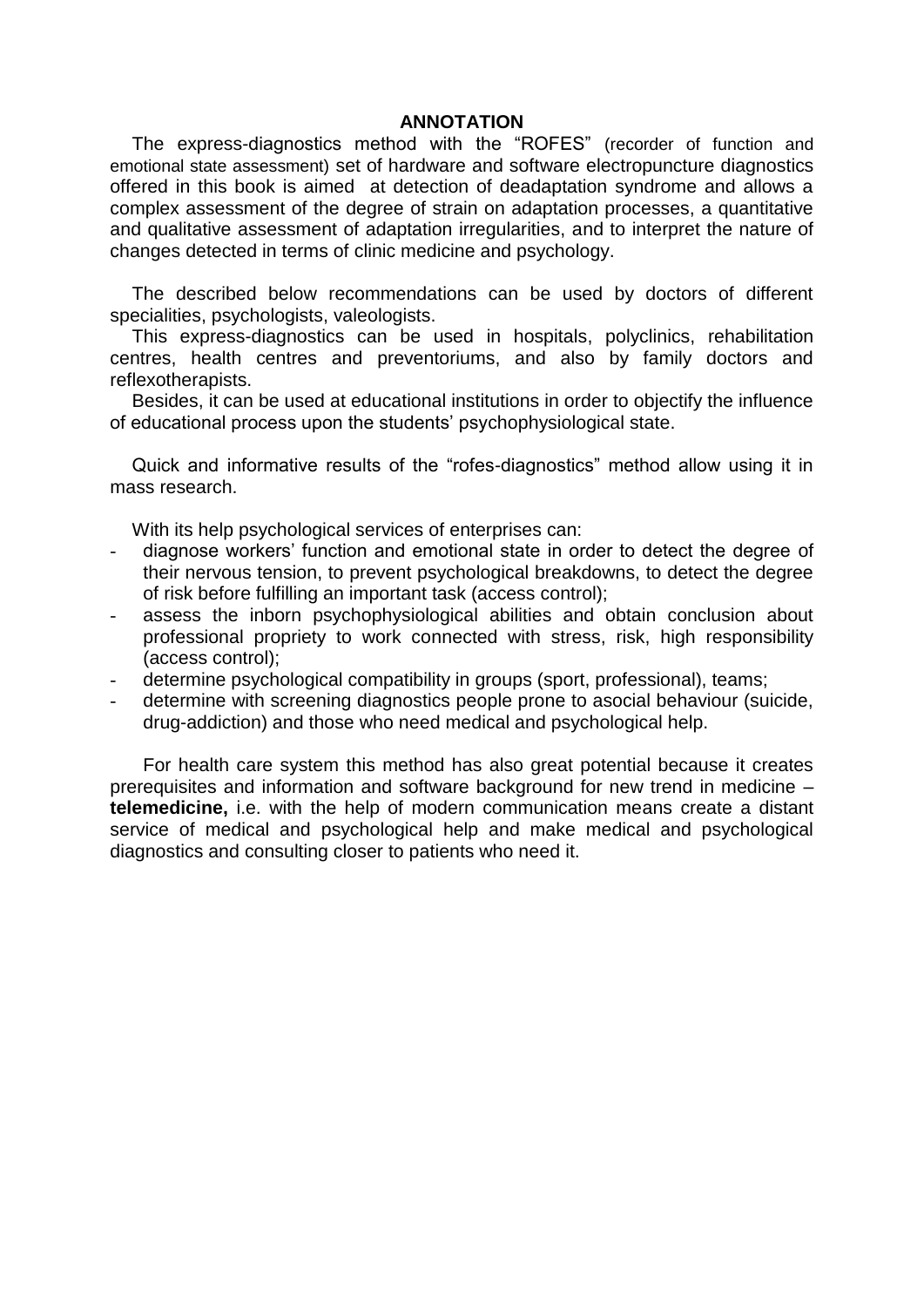**The psychophysiological state express-diagnostics method offered here is an integral assessment of the patient's adaptability: it includes combined patophysiological characteristics and preliminary clinical diagnosis, gives a description of somatic state and psychoemotional component.**

#### 1. **General regulations**.

Modern western views on energy supply of body's functioning as a living system is in general represented by the theory of calorie nutrition. Living body is presented in the form of one "energy furnace" where the fuel is food and oxygen processed by the body and the energy evolved supports its vitality.

Eastern and philosophical approach to the views on body's functioning as a living system is based on energy structure of a body in the form of energy centres which process the incoming energy, control and distribute it through the body. These energy centres are called "Chacras".

Accordingly, the energy processed in these energy centres- chacras needs to be delivered to all body's organs and systems. Consequently, there do exist some canals through which the energy will be transported from chacras. In eastern ideas, these energy canals are the system of meridians that span the whole body and outcrop in the form of acupuncture points. "Being the third regulatory system (after the nervous and humoral ones) chacras and meridians are not material formations consisting of molecules as ordinary organs of our body. They are formed by invisible fields that have solenoidal character. Even the word "chacra" itself translated from Sanscrit means "wheel, rotation" and chacra's shape resembles tornado's swirl, a cone located in the horizontal plane. Also, its foundation lies on the body's surface and its peak – on the backbone". ["Psychosomatic diseases in healer's practice. Recommendations for patients" L.I. Lebedev, Candidate of medical sciences, 1997]

Energy centres' hierarchical structure is made so that each higher centre controls the inferior ones and the functioning of inferior centres influences higher centres (more detailed information can be printed out from the ROFES software – Reference System or found in special literature).

| 1<br>centre              | <b>ROOT</b><br><b>CHACRA</b><br><b>MULADHARA</b> | Main colour: red-orange<br>Responsible for body's physical state<br>Projective zones:<br>Shoulder joint and hip joints                                                                                                                     |
|--------------------------|--------------------------------------------------|--------------------------------------------------------------------------------------------------------------------------------------------------------------------------------------------------------------------------------------------|
| 2<br>centre              | <b>SWADHISTANA</b><br><b>SACRAL</b>              | Main colour: orange<br>Responsible for sexual energy and volitional impulse<br>Projective zones:<br>Elbow and knee-joints                                                                                                                  |
| 3<br>centre              | <b>MANIPURA</b>                                  | Main colour: yellow<br>Responsible for social stability and, as a result, social<br>emotions, i.e. comfortable or uncomfortable state<br>depending on relationships with social environment.<br>Projective zones:<br>Wrist and ankle joint |
| $\overline{4}$<br>centre | <b>ANAHATA - CORDIAL</b>                         | Main colour: green<br>Responsible for emotional features of character<br>Projective zones:                                                                                                                                                 |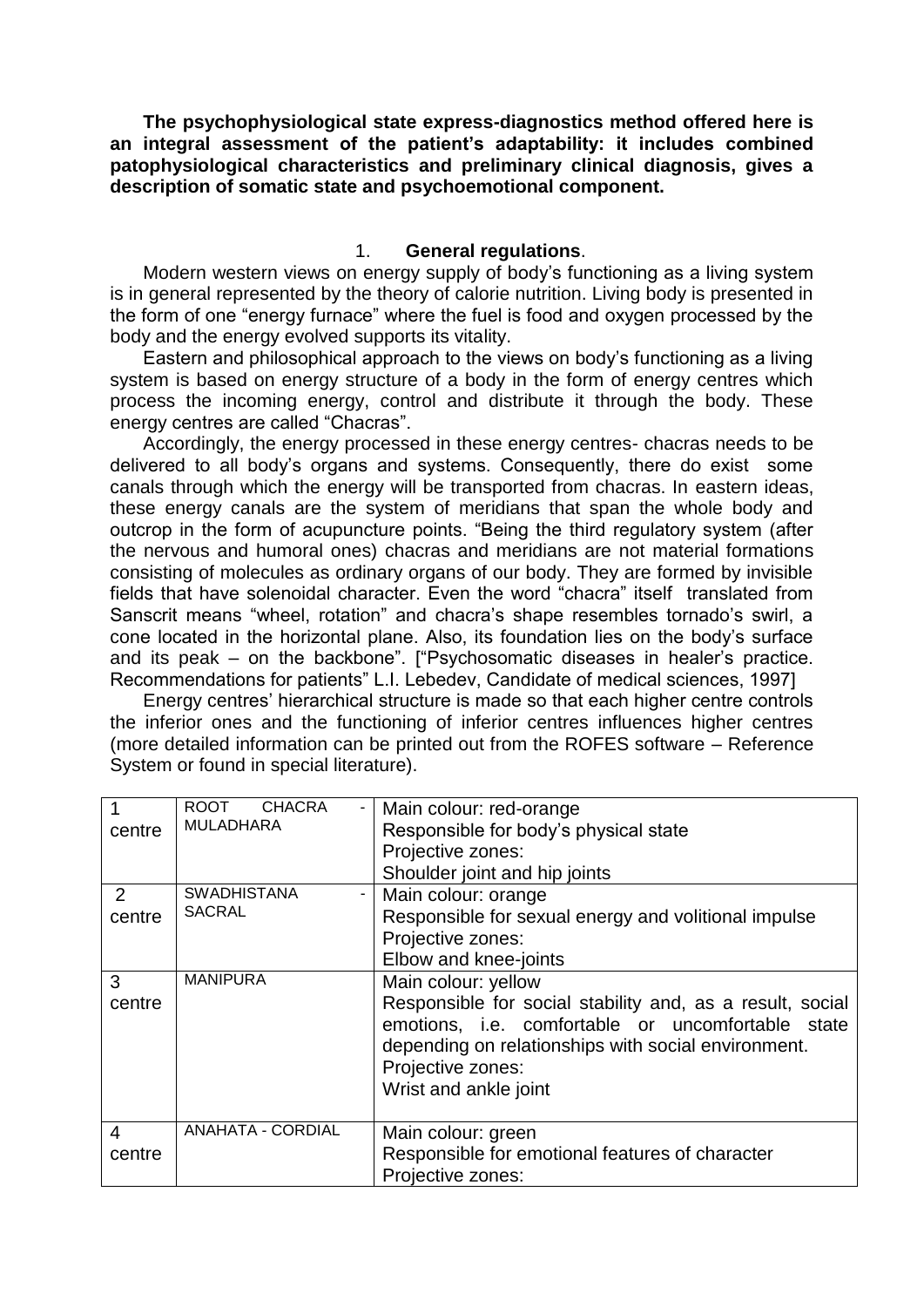|        |                            | Joints of hands' and feet' first phalanxes              |  |  |
|--------|----------------------------|---------------------------------------------------------|--|--|
| 5      | <b>VISHUDDHA - THROATY</b> | Main colour: blue                                       |  |  |
| centre |                            | Responsible for person's creative abilities             |  |  |
|        |                            | Projective zones:                                       |  |  |
|        |                            | Joints of hands' and feet' middle phalanxes             |  |  |
| 6      | <b>AJNA</b>                | Main colour: indigo-blue                                |  |  |
| centre |                            | Responsible for person's intuitive and mental abilities |  |  |
|        |                            | Projective zones:                                       |  |  |
|        |                            | Joints of hands' and feet' end phalanxes                |  |  |
|        | <b>SAHASRARA</b>           | Main colour: violet                                     |  |  |
| centre |                            | Responsible for connection with "space energy"          |  |  |
|        |                            | Projective zones:                                       |  |  |
|        |                            | Finger-tips and toe-tips                                |  |  |

# **ACUPUNCTURE and the "U-sin" conception in eastern phylosophy**

Morphological confirmation of the body's meridian structure existence is discovered by classical western medicine specialists its beginnings is theoretically proven. "… The skin and nervous system have common ectodermal origin. The connection of internal organs and nervous system and via it with the skin is provided by nervous system's parts' growing into developing organs (R. Fuye, 1956)." As the fetus grows and develops these connections turn from "the points of touch" into "the canals of connection" the functioning of which is provided by inter- and intraorganic interaction, the development of blood and lymphatic vessels with their nerve plexus. According to R. Fuye's opinion, ancient western doctors called these "ways" "life lines". Apart from the evident connection of biologically active points (BAP) with the nerve conductors their morphofunctional specificity is proven: the existence of friable connective tissue, a dense net of nerve-endings, agglomeration of mast cells, particular biophysical characteristics (electroconductivity, oxygen tension,temperature) etc.



#### Fig. 1

Thus, biologically active points are kind of neuroreceptor organs and related with them cell humoral ones which are situated at different depth in the integument for different points and they are projected to the skin in the form of microzones and play the role of "windows" to the outside world. In general the main function of the "integument – canals of connection - organs" system is maintaining homeostasis (Professor V.G. Vorgalik, professor M.V. Vorgalik. The Natural Sciences Academy of Russian Federation. Institute of clinical patophysiology, immunology and development of new diagnostics and therapy methods).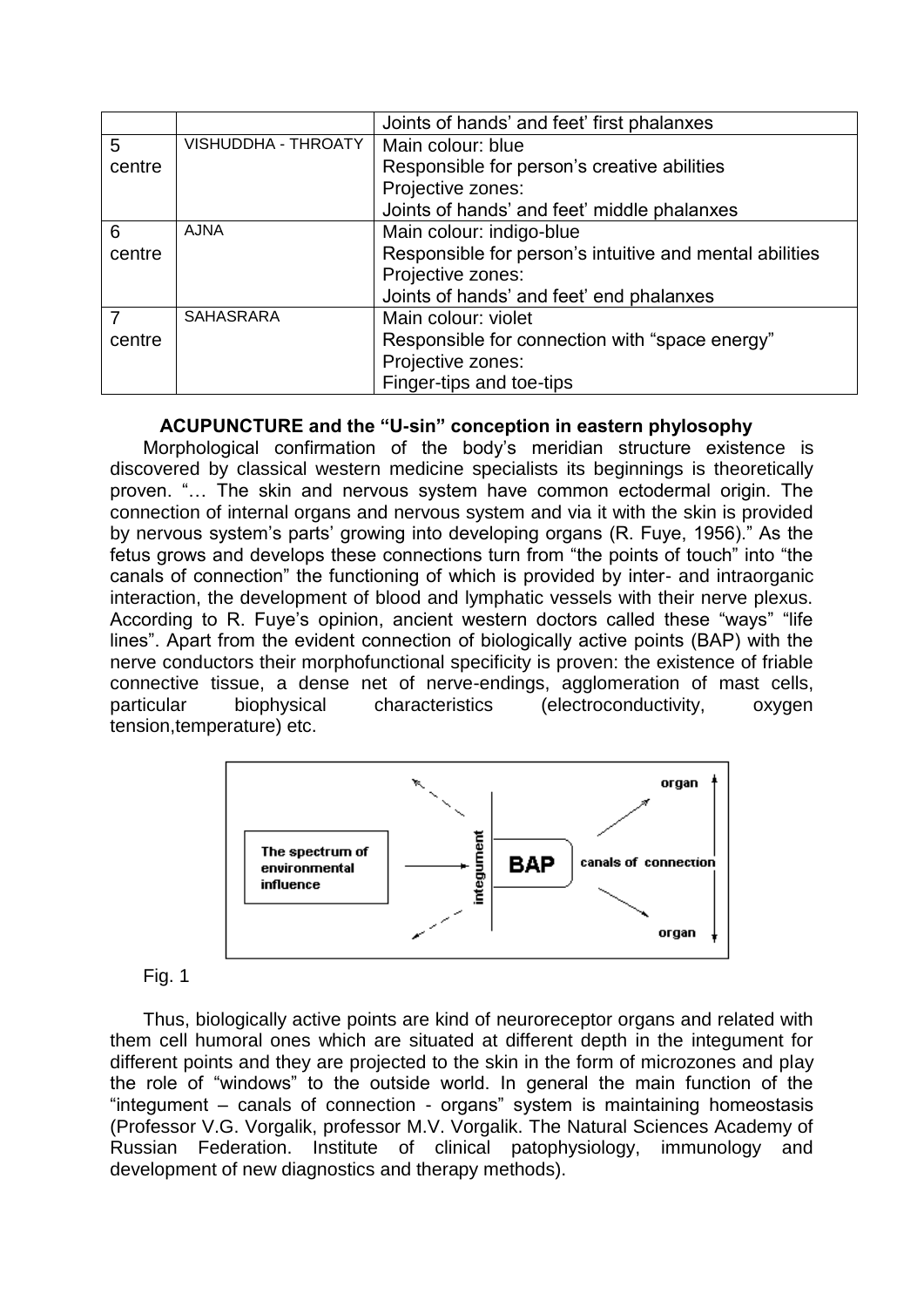The above mentioned proof of body's meridional structure's morphoanatomical characteristics remains the issue of how the environment's energoinformational influence upon biologically active points is transferred almost instantly to organs and systems controlled by meridians open. The whole spectrum of environmental influence is often in the subthreshold perception for the nervous system which is one of the components of the meridional structure.

The answer to this question and at the same time one more ponderable confirmation of the meridian system's existence is given by research conducted in the sphere of quantum physics when studying living systems [S.P. Sitko, L.N. Mkrtchyan "Introduction into quantum medicine" MSRC "VIDGUK", 1994].

A living organism, from the physicists' point of view, is a quantum mechanical object possessing energy potential (in the technical terms of physics – "marginal cycle" – a circle in the phase plane, a sphere in the three-dimensional space) consisting of coherent waves of collective nature. That is, this is the potential attracting the trajectories of both external and internal coherent waves (Fig.2). In biological systems coherent waves explain electromagnetic waves' superconductivity in the mediums impenetrable for them, such as living organisms' biochemical mediums [H. Frelich, 1988]



Consequently, the body's meridian system with relation to quantum physics is the union of running coherent waves that form living quantum mechanical object's energy potential.

In 1980, according to the WHO's resolution acupuncture is recognised as scientifically grounded method and recommended for medical practice.

Acupuncture is based on the notion of the meridian system or the energy canals. According to the ancient eastern medicine, the human body has several "frames": bone, muscular, nervous, circulatory and energy ones. The main "frames" functioning, except the energy one, is described in detail in the works of the European school doctors.

The notion of the energy "frame" in eastern medicine meant a system of meridians (energy canals) that run through the whole human body and conduct energy coming out of the main energy centres known in Indian Yoga as chacras.

Meridian system is responsible for both energy nourishment of physical organs and control over their state. Many effects and reactions of a body are explained by the meridian system functioning and by its external and internal connections. According to eastern sources, there are 71 main and additional meridians in the meridian system. We are interested in the 12 main ones. All the changes happening to a human body and its functioning influence the meridians' state.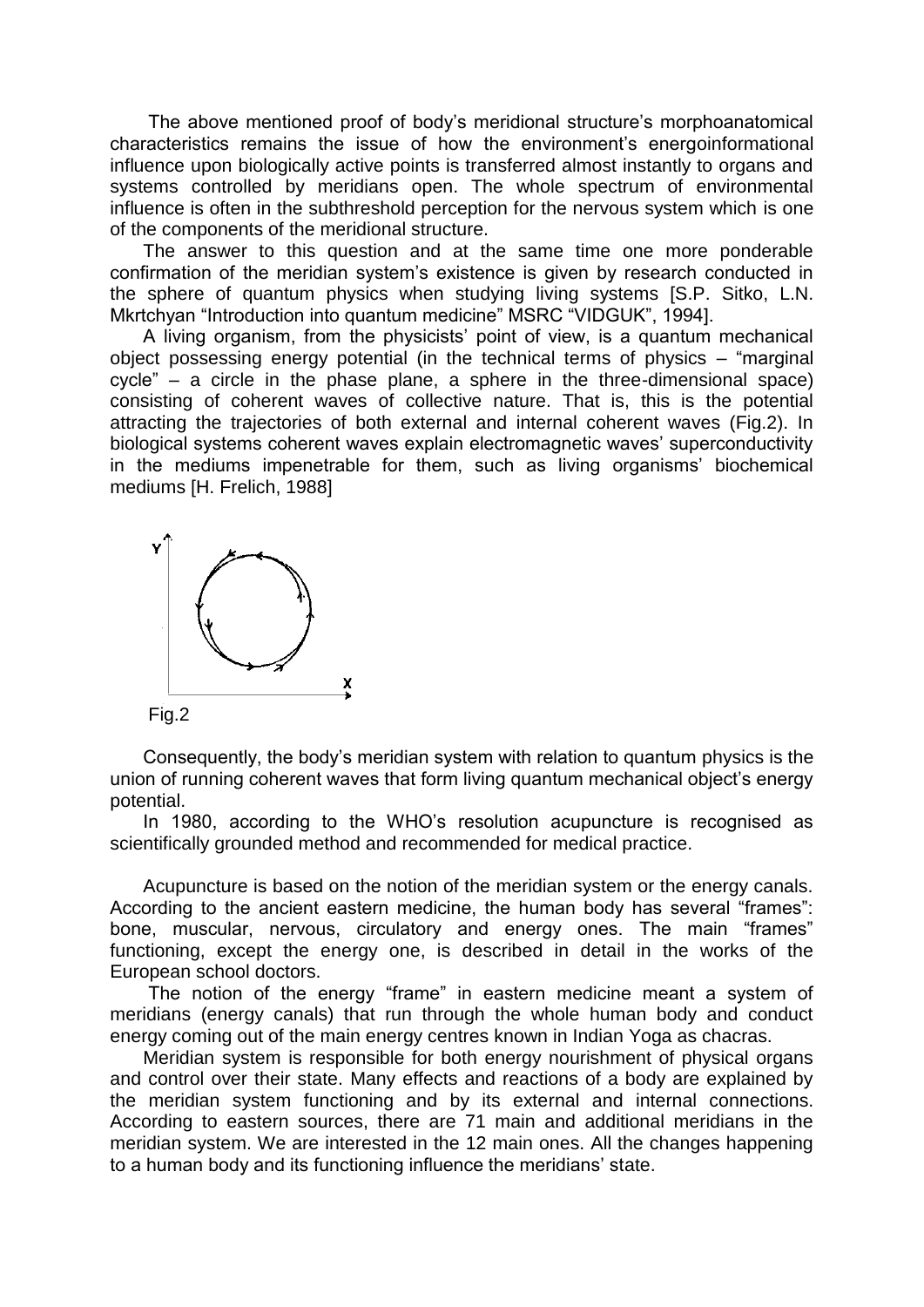The acupuncture points act as connecting centres between the canals and the outside world and also among the canals. Influencing the acupuncture points it is possible to correct the meridian system abnormalities. The activity of meridians and body's organs and systems connected with them is determined by these points' physical parameters. The canals' power protects body's external and internal integument. When this power is damaged the disease penetrates the organs through meridians. Out of the canals structure which covers the whole body we are mostly interested in the main meridians carrying the energy for nutrition and controlling all the functions of the internal. All the main meridians have the names of so called "main organs" and control their state. They correspond to the organs' names in classic medicine:

Meridians of: **Lungs** Large intestine **Stomach** Pancreas – spleen **Heart** Small intestines Urinary bladder Kidneys Gall-bladder Liver Pericardium And one conventional name – the meridian of "three heaters"

But although the ideas about the inner in Chinese medicine correspond to the ones in western medicine, in the East physiological functions and psychoemotional characteristics responsible for each organ are included additionally.

Meridians, the same as the space around us, in eastern philosophy are divided into Ying and Yan and hence they function according to the Ying-Yan rules of the existence of the Universe.

The Ying meridians accumulate energy, i.e. they are responsible for the person's **energy potential.** Among these are the following meridians:

**Lungs** Pancreas – spleen Heart **Kidneys** Liver Pericardium

The Yang meridians are responsible for transferring the energy accumulated by the Ying meridians, i.e. their function **is energy potential realisation.** Among these are the following meridians:

**Stomach** Small intestines Urinary bladder Gall-bladder Large intestine "three heaters"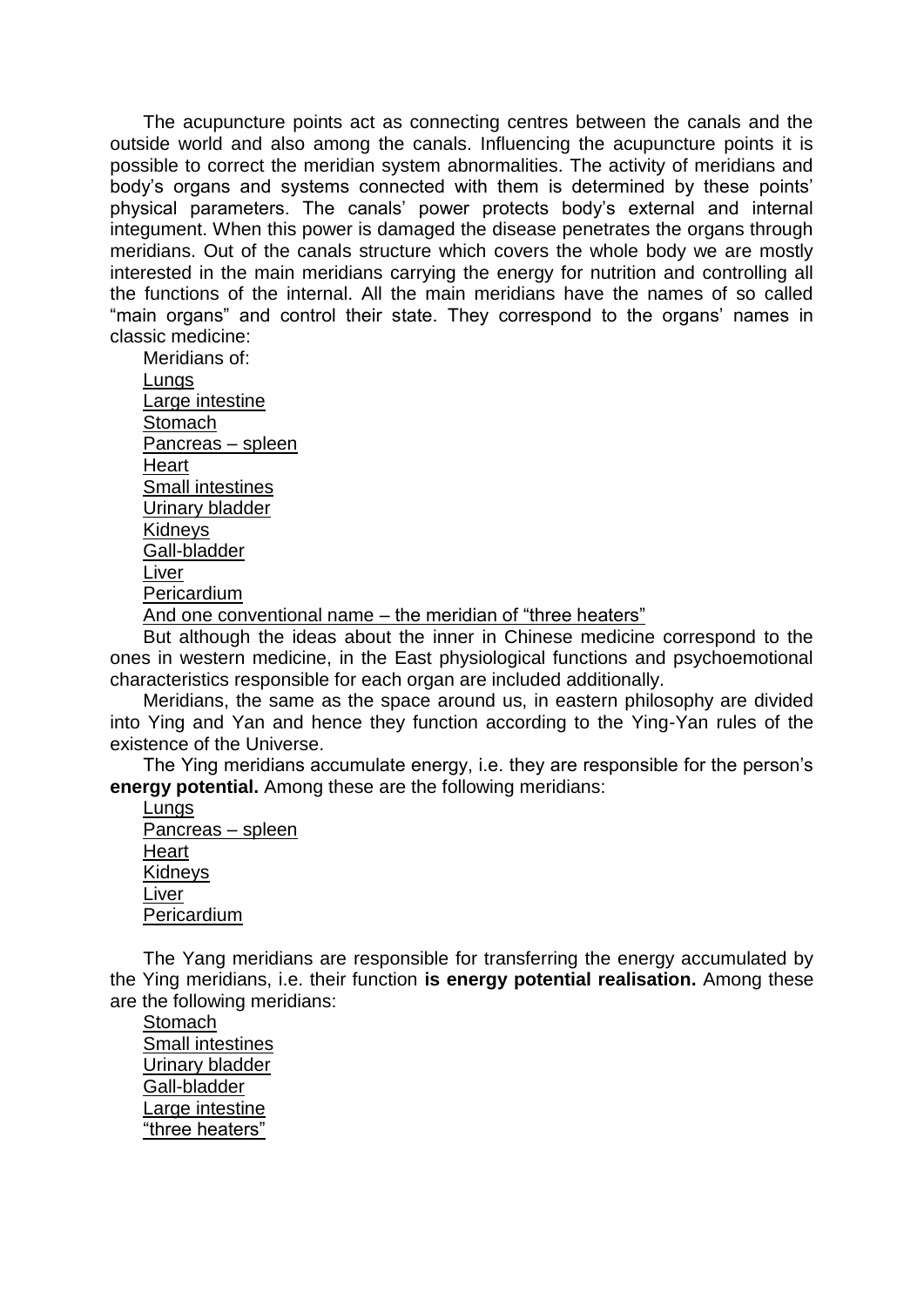#### **The Su Jok microsystem**





The Su Jok microsystem is the body's projective system in hands and feet (see the Figure 3).

In the "rofes-diagnostics" method the projections of 12 pair meridians of hands and feet are used for body's state and psychological characteristics diagnostics.

The points diagnosed in the Su Jok microsystem are the projection of the points diagnosed in the corporeal method.

#### **The main rules of the meridian system energy functioning according to the U-sin conception**

There are several rules according to which the body's meridian system functions, following the "U-sin" conception in eastern philosophy.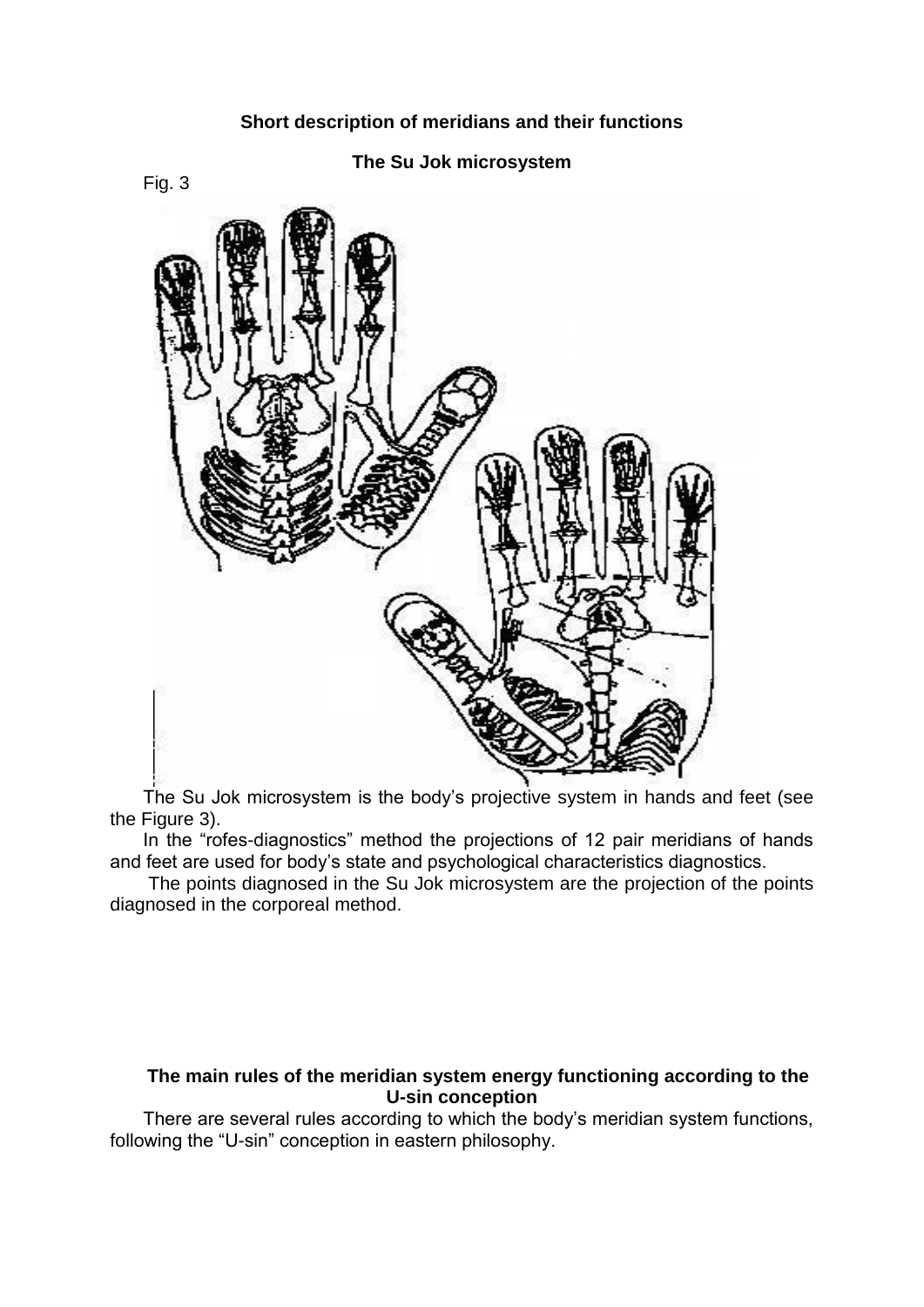**The "5 first elements" rule.** The ancient Chinese philosophers noticed that all phenomena in the world are cyclical and it is connected with the interconversion of the five first elements:

- Tree
- Fire
- Soil
- Metal
- **Water**

The interconnections of the elements are shown in the pentagram and depend on internal and external impact and the course of time. Chinese doctors combined this theory with the meridian system.

*Each element (except fire) combines two meridians of the opposite cathegories (Ying and Yan):*

- Tree liver and gall-bladder meridians
- Soil pancreas spleen and stomach
- Metal lungs and large intestine
- Fire combines four meridians heart and small intestines, pericardium and "three heaters".

Within this rule there appear interchangeable connections between the elements, like in a Ying-Yan pair. When the energy of one meridian increases, it decreases in the other one.

**The "mother-son" rule.** The elements that form the pentagram are exposed to interference showed in the "mother-son" and "son-mother" rules. According to the "mother-son" rule each element is the source of energy for the next one. It kind of becomes "mother" and gives its energy to its "son". This rule is of constructive nature and can be written in the following way:

- "tree" generates "fire"
- "fire" generated ashes "soil"
- "soil" turns into "metal"
- "metal" melts and gives "water"
- "water" feeds the roots of "tree"

The "son-mother" reflects inhibitory influence of the elements. "Son" takes energy from "mother" and exhausts her. Both rules are widely used in acupuncture in order to cause exciting or sedative reaction.

**The "husband-wife" rule.** All the elements are joined with distructive connections. This rule can be describe in the following way:

- "fire" melts "metal"
- "metal" cuts "tree"
- "tree" digs "soil" with its roots
- "water" extinguished "fire"

Using this rule in treatment gives sedative effect.

Connections of meridians according to the "husband-wife" rule:

- lungs --- heart
- small intestines --- large intestine
- pancreas-spleen --- liver
- stomach --- gall-bladder
- pericardium --- kidneys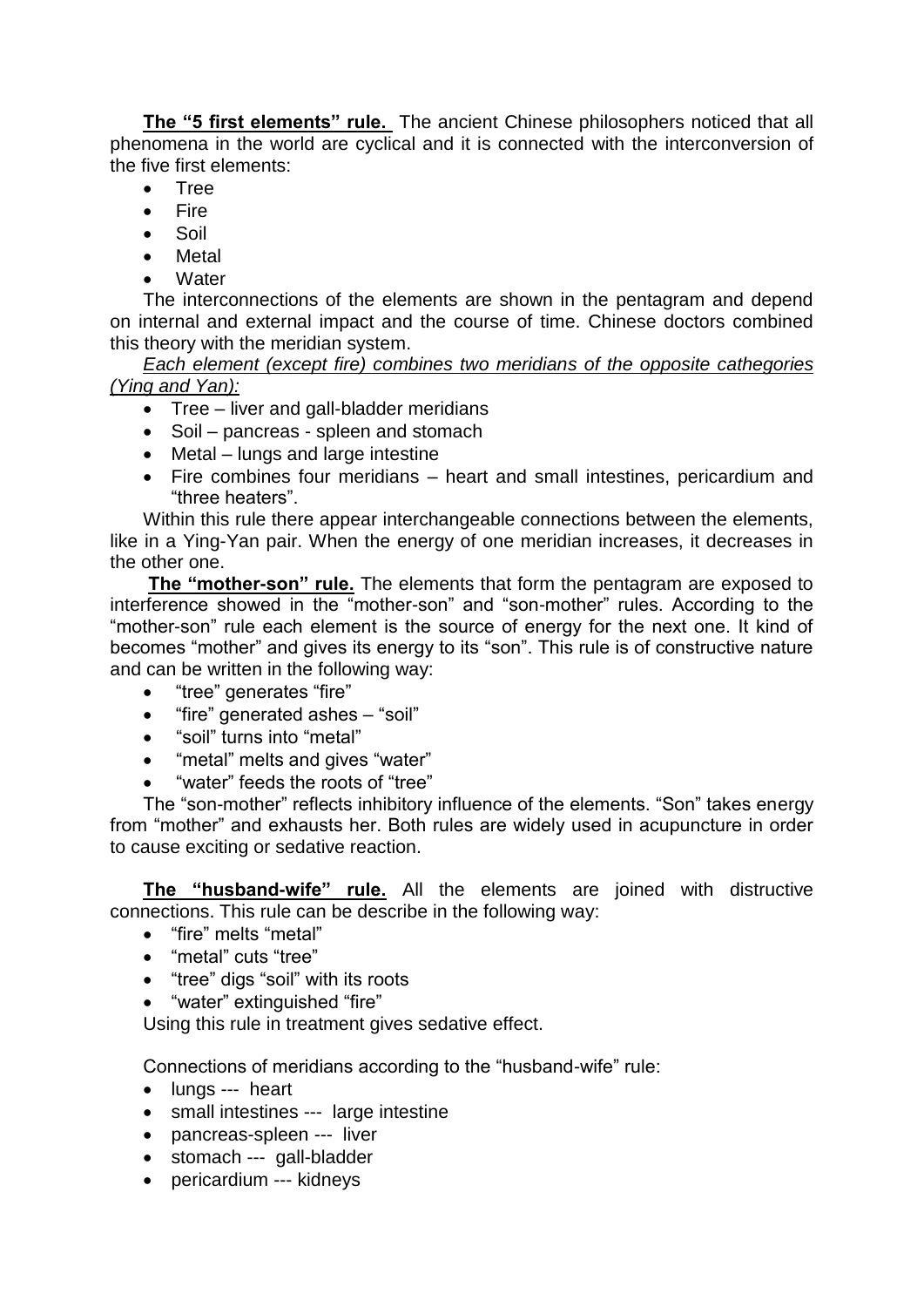• three heaters --- urinary bladder

When analysing the measurements results the above mentioned rules help determine the reason of the disease and choose the tactics of treatment.

**The "noon-midnight" rule.** Each meridian has certain periods of diurnal activity:

- $\bullet$  meridian of lungs from 3 to 5 a.m.:
- large intestine  $-5 7$  a.m.;
- $\bullet$  stomach  $7 9$  a.m.;
- $\bullet$  pancreas-spleen  $-9 11$  a.m.;
- heart 11 a.m. 1 p.m.;
- $\bullet$  small intestines  $-1 3$  p.m.;
- $\bullet$  urinary bladder  $-3 5$  p.m.;
- kidneys  $-5 7$  p.m.;
- $\bullet$  pericardium  $-7 9$  p.m.;
- $\bullet$  three heaters  $-9 11$  p.m.;
- $\bullet$  gall-bladder 11 p.m. 1 a.m.;
- $\bullet$  liver 1 3 a.m.

The counting starts from the meridian of lungs because in the opinion of Chinese doctors the daily cycle (circadian) of the energy circulation in the meridian system begins in the lungs. The time of activity is pointed in the period of equinox. In winter the period of day meridians functioning decreases and for night meridians it increases. In summer the reverse situation occurs. Meridians which period of activity differs for twelve hours are in contrast-conjugated relations. For example, the canal of lungs  $(3 - 5 a.m.)$  and urinary bladder  $(3 - 5 p.m.)$ . This interconnection confirms the "noon-midnight" rule.

**In the "ROFES" software the graphic representation of the body's meridian system' bioresonance characteristics' data obtained is provided. And these data strictly correspond to the U-sin conception about meridian system's Yin-Yang structure and to the above mentioned rules. These diagrams are called "Diagrams of body's meridian structure energy filling".**

#### **Methods of hardware acupuncture reflexodiagnostics**

Nowadays in electropuncture diagnostics there are several relatively independent methods that differ by points examined, working parameters of the measuring devices and the analysis system of data obtained. Each method has its advantages and disadvantages and is applied depending on specific purpose. Among these methods are the Voll method, the Nakatani method and auriculodiagnostics.

We use methods similar to the Japanese scientist Nakatani's method that uses topology of measured biologically active points. This method is based on the theory Riodoraku developed by Nakatani. According to this theory there exists a close connection between the inner organs' functional state and electrical conductivity of the skin points situated on the lines of corresponding meridians. Nakatani called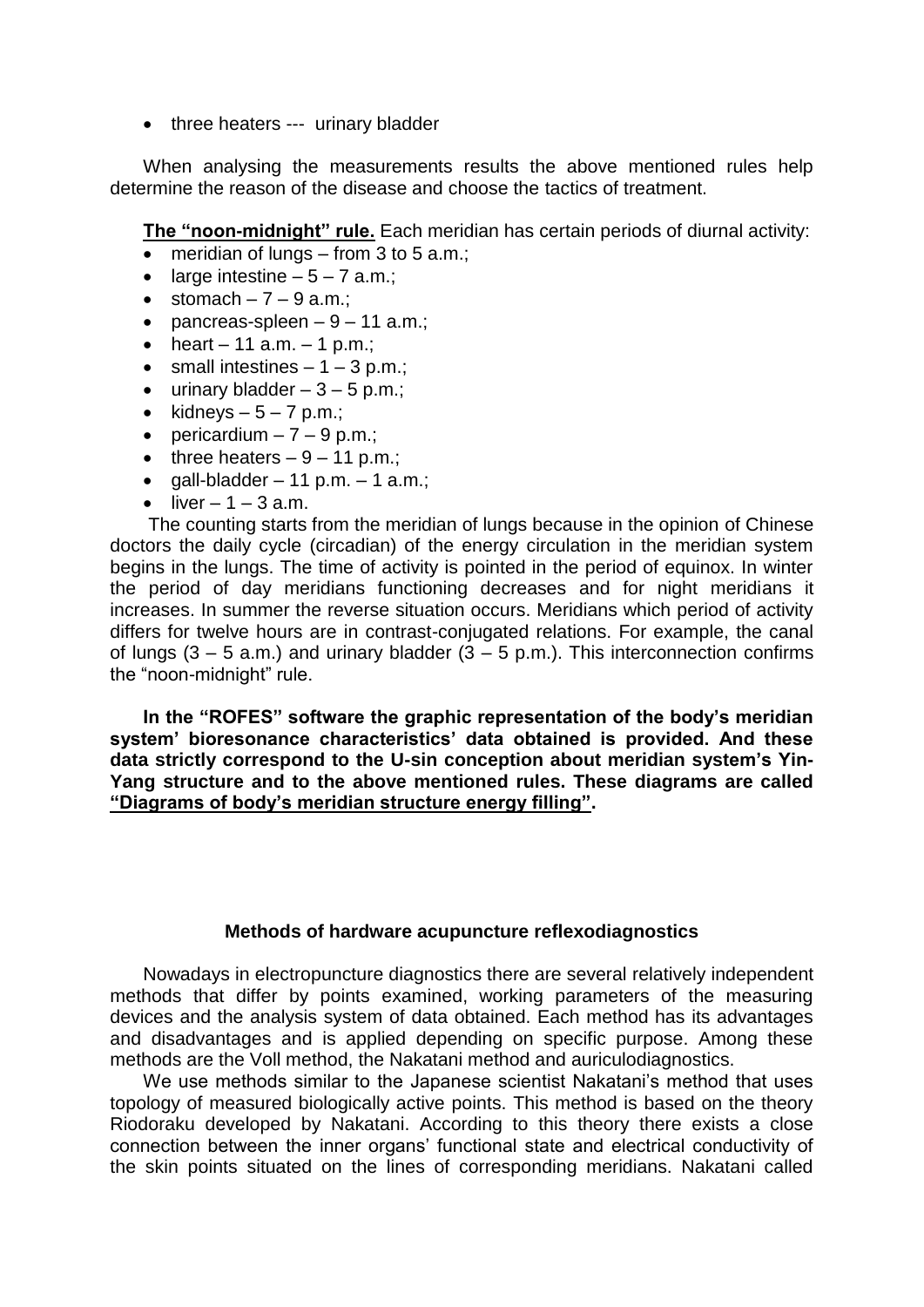these lines, which change their conductivity when the functioning of the corresponding organs changes, Riodoraku and divided them into two groups of six points in each one: on hands and feet.

The way of body's state assessment according to Nakatani method in general is the following: on each Riodoraku the measurement of electroconductivity at a certain point is taken. The value of this point shows the average value of the whole meridian's conductivity.

#### **The principle of the rofes-diagnostics method Corporeal and Su Jok method**

In order to visualise the picture of functional state, to analyse the inner processes in dynamics and the environment impact upon human body the software builds a circle diagram. In this diagram the results of bioresonance reaction for every measured meridian to the microcurrents' sounding impact and also frequency characterisctics are recorded. Bipolar measurement of the biologically active points' reaction, mathematical processing of amplitude currents oscillation in the floating time interval increased self-descriptiveness of data obtained when examining the patient, in contrast to the traditional Nakatani method and, consequently, diagnosis reliability.

The minimum of time needed for the process of measurement (3-5 minutes) allows to compete with the Voll method (time of measurement – from 30 up to 50 minutes) which is known for its high clinical reliability of the results. Besides, other



methods do not have innovations concerning patient's psychological characteristics on the basis of electropuncture diagnostics.

Circle diagram includes 12 main pair meridians, each sector corresponds to one meridian. The left ray of the sector corresponds to the meridian's left branch, right ray  $-$  to the right branch. Consequently, in the diagram there are 24 values of BAP skin electoconductivity. In acupuncture relexodiagnostics they are called "points - assistants" or representative ones and they reflect the reaction of direct and reverse polarity current's sounding impact in the floating time and amplitude interval to the body's main 12 pair meridians. The value of BAPs skin electroconductivity are shown in standard units.

In the Su Jok method the bell-meridians which are the body's main pair meridians projections to hands and feet are considered in analysis. Points measured by the Su Jok method are the projection of points measured by the corporeal method.

From 0 – the centre of the diagram, to 100 – the diagram's edge.

In the "rofes-diagnostics" the following electric parameters are used:

Voltage 4 V. Current strength – 30; 60; 120 mcA

60 mcA current sounds LO-line canal and reflects functional abnormalities and psychoemotional components (for this mode all body's integral characteristics are calculated).

If a patient has chronic pathology or the canal is blocked, the following dissociation is possible: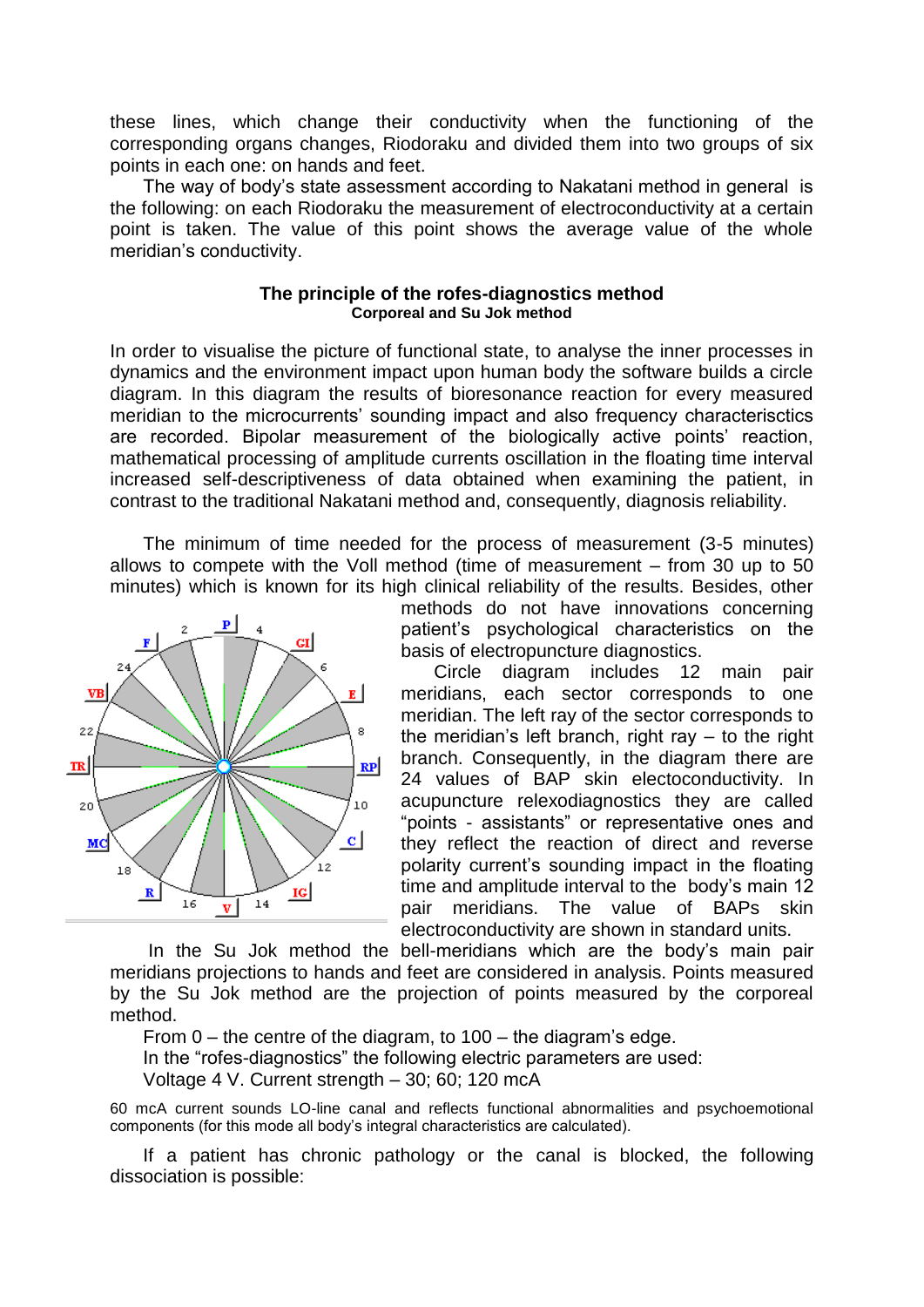Energy shortage in LO-line meridian with simultaneous energy surplus in the main canal, or vice versa. It is very important for reflexotherapists and physiotherapists to take this into account when conducting energy correction!!

All the acupuncture points used in corporeal method diagnostics are situated on the level of the 3<sup>rd</sup> chacra's projective zone. Consequently, the diagnostics results will reflect the personality's emotional components and those physical abnormalities that can be caused by the negative emotional background.

All the acupuncture points used in the Su Jok diagnostics method (Hand – Feet microsystem) are situated on the level of  $5<sup>th</sup>$  and  $6<sup>th</sup>$  chacras' projective zones, i.e. they reflect deep mental structures of a person, his or her attitude to world. Accordingly, physical abnormalities revealed with the Su Jok method will show predisposition to this or that disease which can be not yet revealed on the organ level and so these diseases will be prognostic in ontogenesis or they are the prime cause for the existing diseases. The disfigured vision of the world can also be the prime cause for a disease.

The connection of the body' structures' hierarchical levels is the following: physiological structures – psychological functions. You can find more information about it in the "Rofes-diagnostics psychological aspects" section.

#### **The "Rofes-diagnostics" terminology**

The grid – pattern on which the BAP electrochemical conductivity profile will be drawn after the measurements taken with the device is called the DIAGRAM.

In general the diagram with the BAPs electrochemical conductivity when sounding them with the direct and reverse polarity current drawn on it is called "**ROFOGRAM".**

The diagram's twelve sectors corresponding to the 12 pair meridians are named with Latin letters according to the internationally accepted standards.

| (conventional - French) |  |  |
|-------------------------|--|--|
|-------------------------|--|--|

(Su Jok)

| P - lungs meridian             | А |
|--------------------------------|---|
| GI - large intestine meridian  | в |
| E - stomach meridian           | C |
| RP - pancreas meridian         |   |
| C - heart meridian             | F |
| IG - small intestines meridian |   |
| V - urinary bladder meridian   | G |
| R - kidneys meridian           |   |
| MC - pericardium meridian      |   |
| TR - three heaters meridian    |   |
| VB - gall-bladder meridian     | K |
| F - liver meridian             |   |

Latin letters pointing the meridian's name are situated above the sector's left ray, i.e. above the meridian's left branch. The right ray – meridian's right branch is not named on the diagram. However, in the rofogram interpretation near the Latin letter of the meridian's name its belonging to thr right or left branch is noted in brackets. (s) means left branch, (d) – right branch.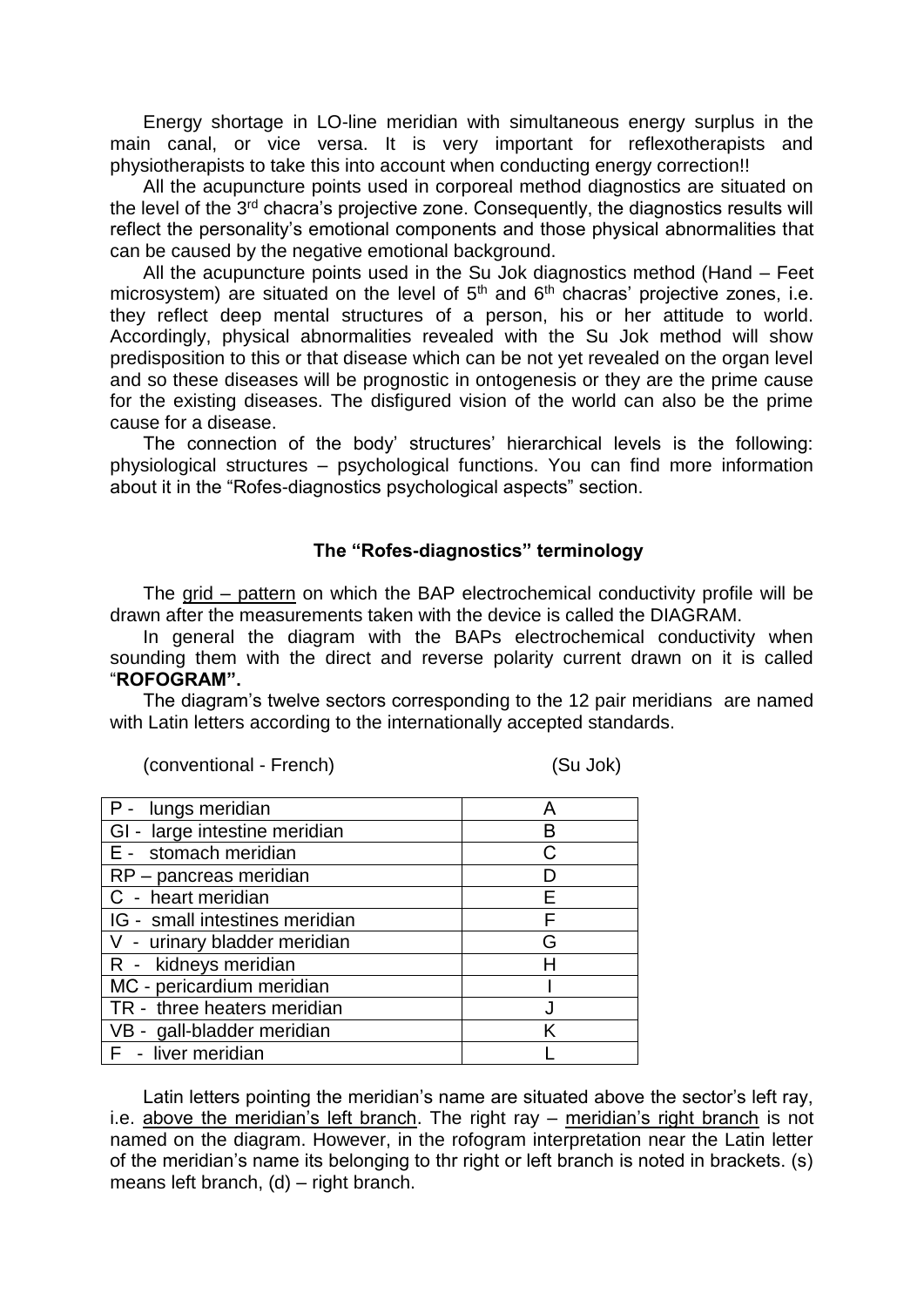#### For example:

P(s) is the left branch of the lungs meridian; P(d) is the right branch of the lungs meridian.

Electrochemical conductivity profiles are the measured values of BAPs reaction to the sounding impact of the direct and reverse polarity current drawn on the diagram sectors rays, i.e. on the meridians branches and joined together.

According to the conventional terminology they are called:

**"energetics lines"** – the points' electrochemical conductivity (ECC) profile when sounding them with the direct polarity current. On the rofogram it is marked with red colour and in the rofogram interpretation the meridian name is marked with small Latin letter, e.g. p(s).

**"physiology lines"** - the points' electrochemical conductivity (ECC) profile when sounding them with the reverse polarity current. On the rofogram it is marked with blue colour and in the rofogram interpretation the meridian name is marked with large Latin letter, e.g. P(s).

The sum of all values of the points' ECC when sounding them with the direct polarity current, i.e. all energetics lines, divided by 24, i.e. the quantity of all meridians, is the **AVERAGE of energetics lines.** On the rofogram it is marked with the red dashed line. In the rofogram interpretation it is marked as "e".

The sum of all values of the points' ECC when sounding them with the reverse polarity current, i.e. all physiology lines, divided by 24, i.e. the quantity of all meridians, is the **AVERAGE of physiology lines.** On the rofogram it is marked with the blue dashed line. In the rofogram interpretation it is marked as "f".

#### **Criteria of Meridian Branches Divergence in Per Cent from the Average Lines:**

All the values of the points' ECC when sounding them with the direct and reverse polarity current, i.e. the energetics and physiology lines, which are situated closer to the centre relatively to the average energetics and physiology lines (dashed) on the rofogram mean that "**meridian is directed to Yang**".

All the values of the points' ECC when sounding them with the direct and reverse polarity current, i.e. the energetics and physiology lines, which are situated closer to the edge relatively to the average energetics and physiology lines (dashed) on the rofogram mean that "**meridian is directed to Yin**".

"**Norm**" – the points' ECC values lie within the limits of +/-7% from dashed lines (average physiology and energetics lines accordingly).

**"Towards Yin"** or **"towards "Yang"** – from 7 to 25% from dashed lines accordingly;

**"Strongly towards Yin"** or **"Strongly towards Yang"** – more than 25%;

**"Skewness"** – the difference between meridian branches (|s - d|) in standard units is from 3 to 25%;

**"Parallel"** - the difference between meridian branches (|s - d|) in standard units is up to 3%;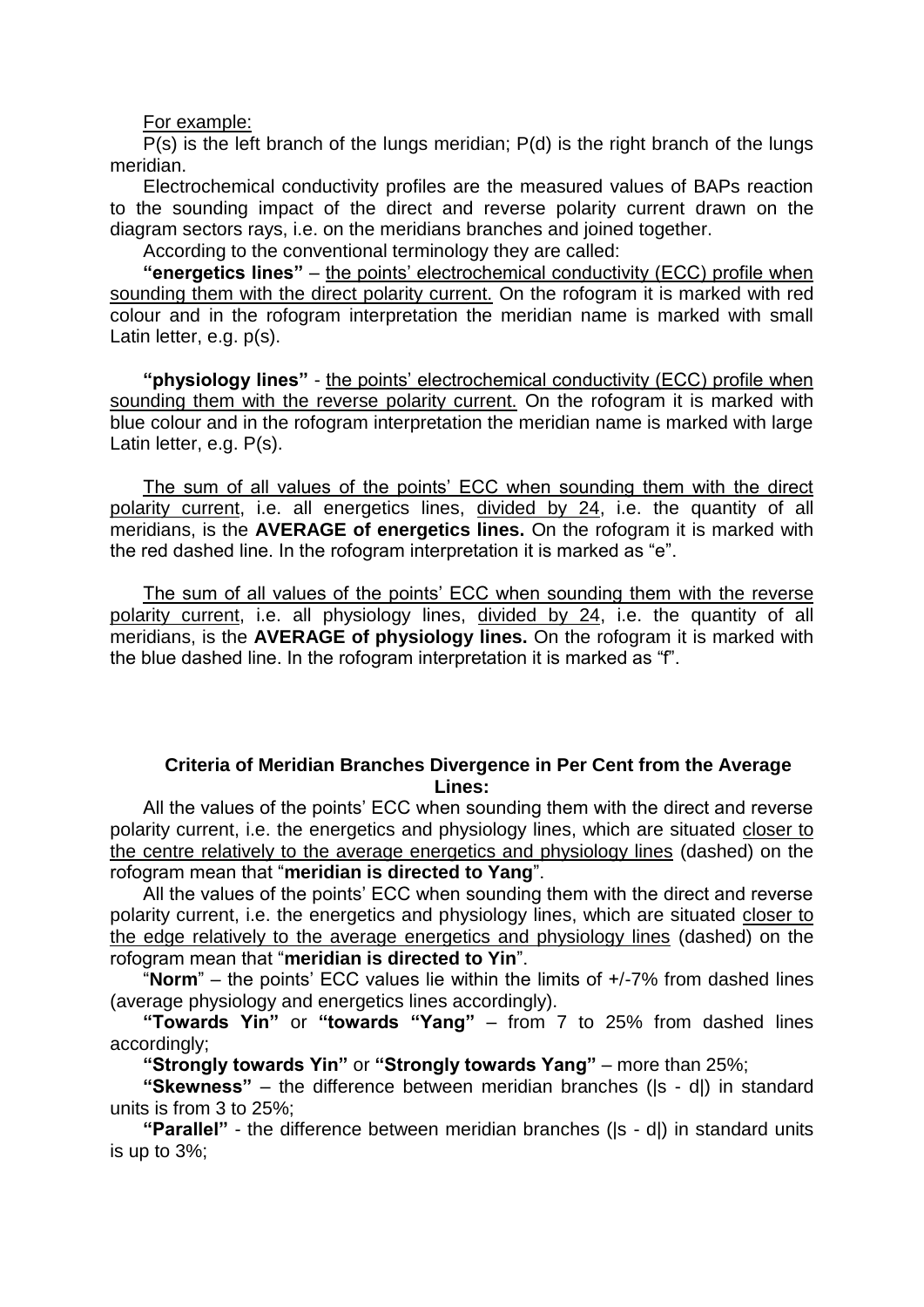**"Strong skewness"** - the difference between meridian branches (|s - d|) in standard units is more than 25%.



Topology of BAP, meridians measured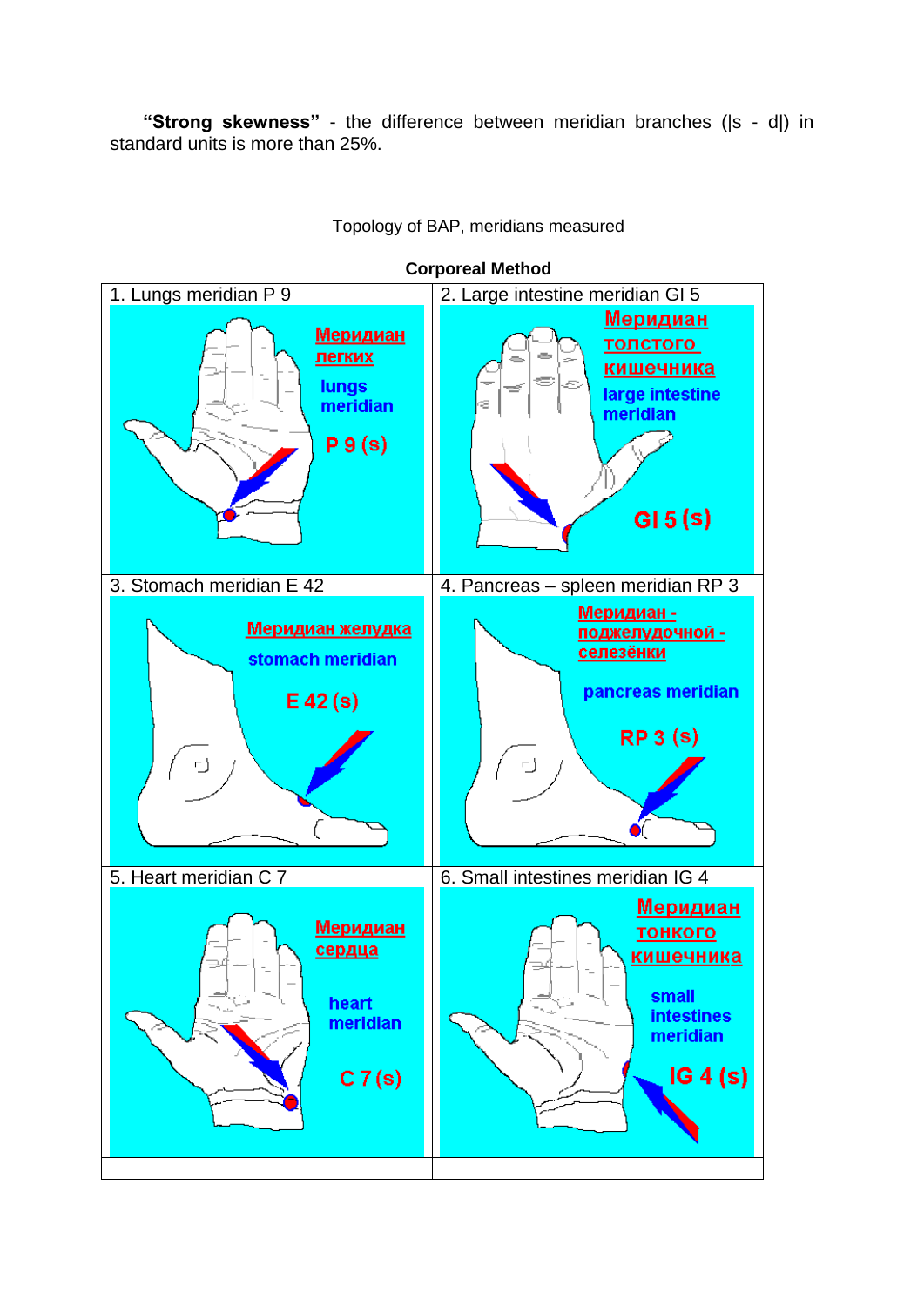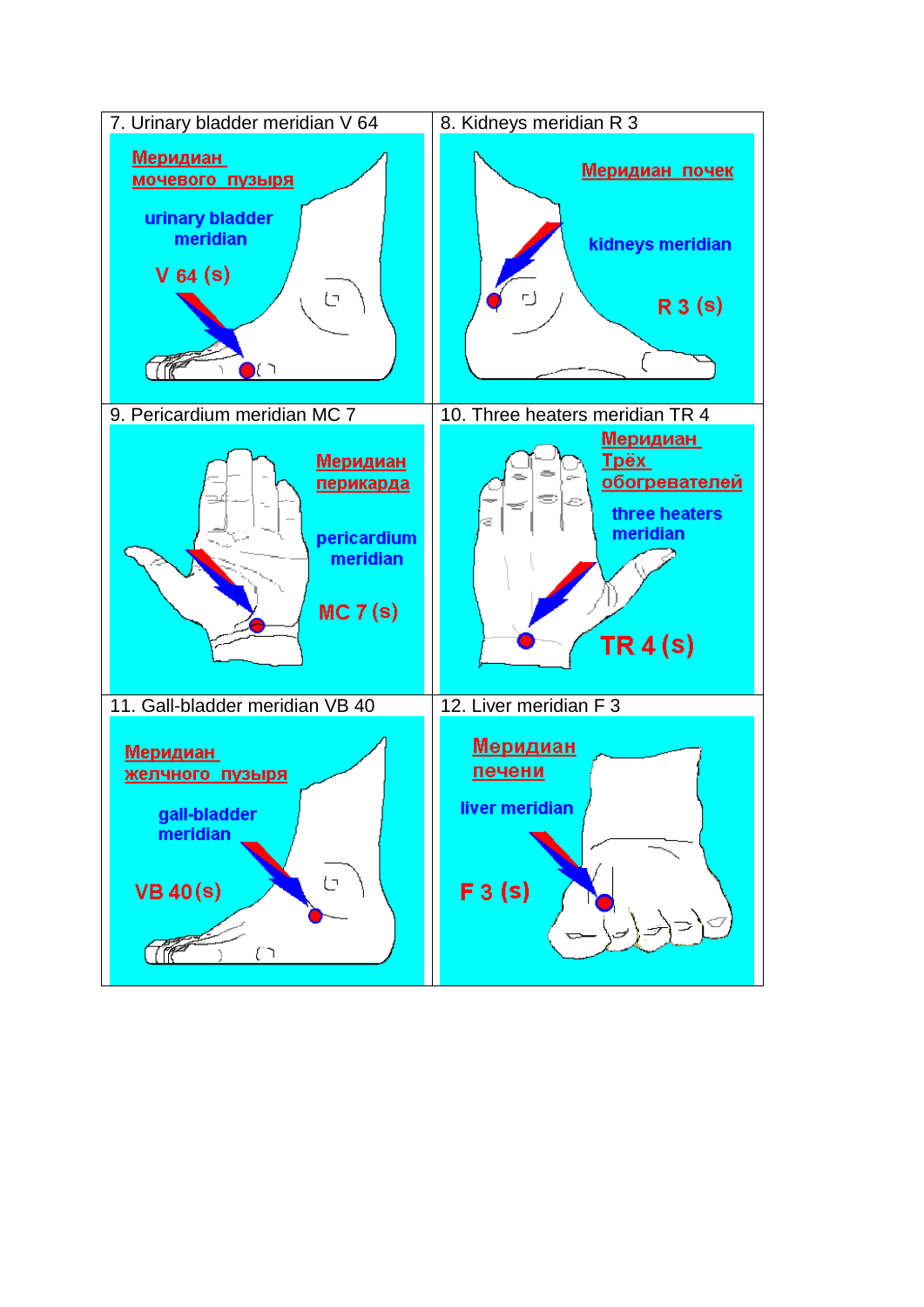**The Su Jok Method** (LEFT HAND)

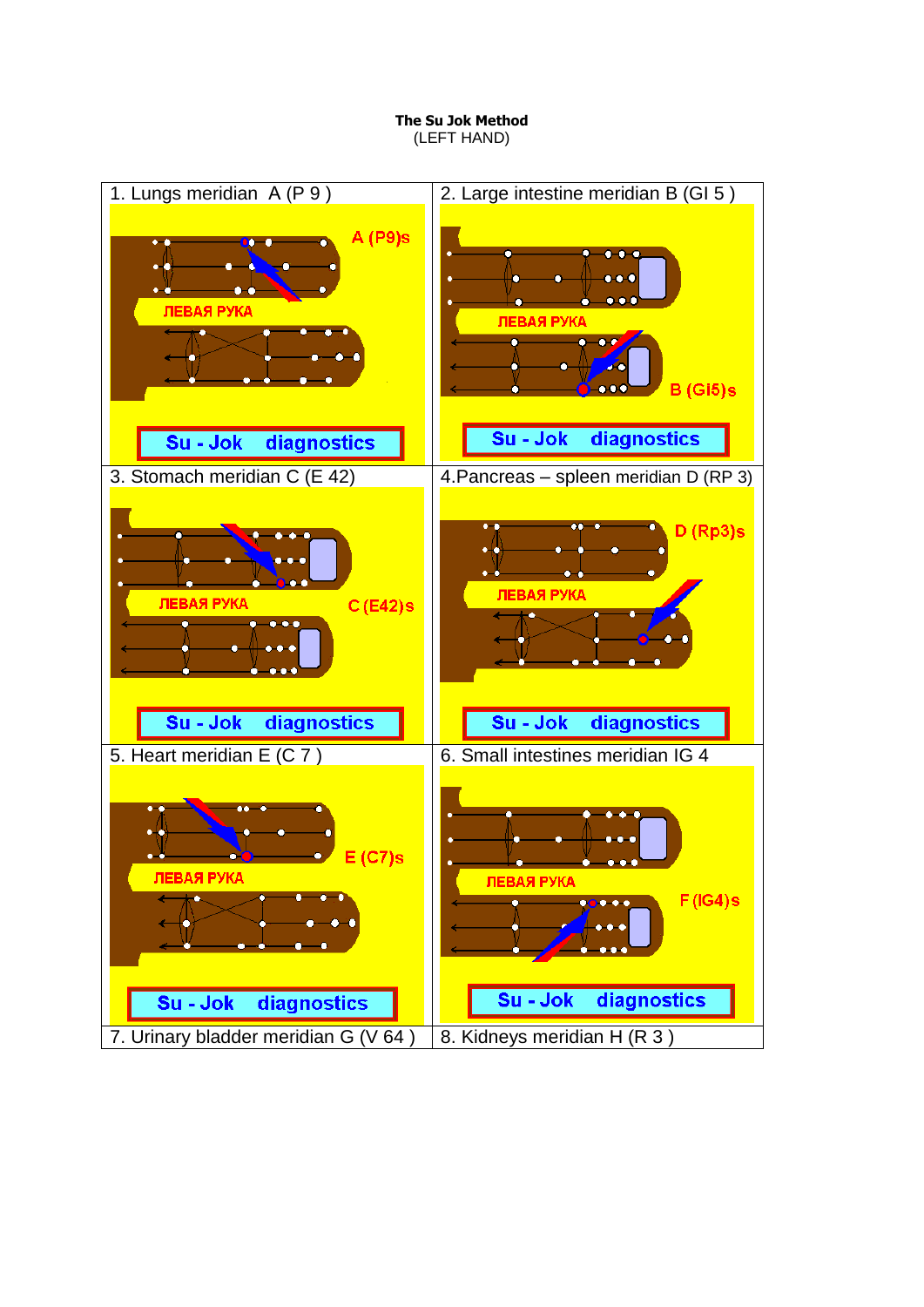

#### **The Rofogram Analysis** (**general regulations**)

The analysis of the obtained electrochemical conductivity profiles is multi-stage: 1. At first the **ECC profiles' average lines** (according to our terminology – the average of the "energetics" lines – "e" and "physiology lines" – "f") are analysed from the point of their position in the diagram and to each other.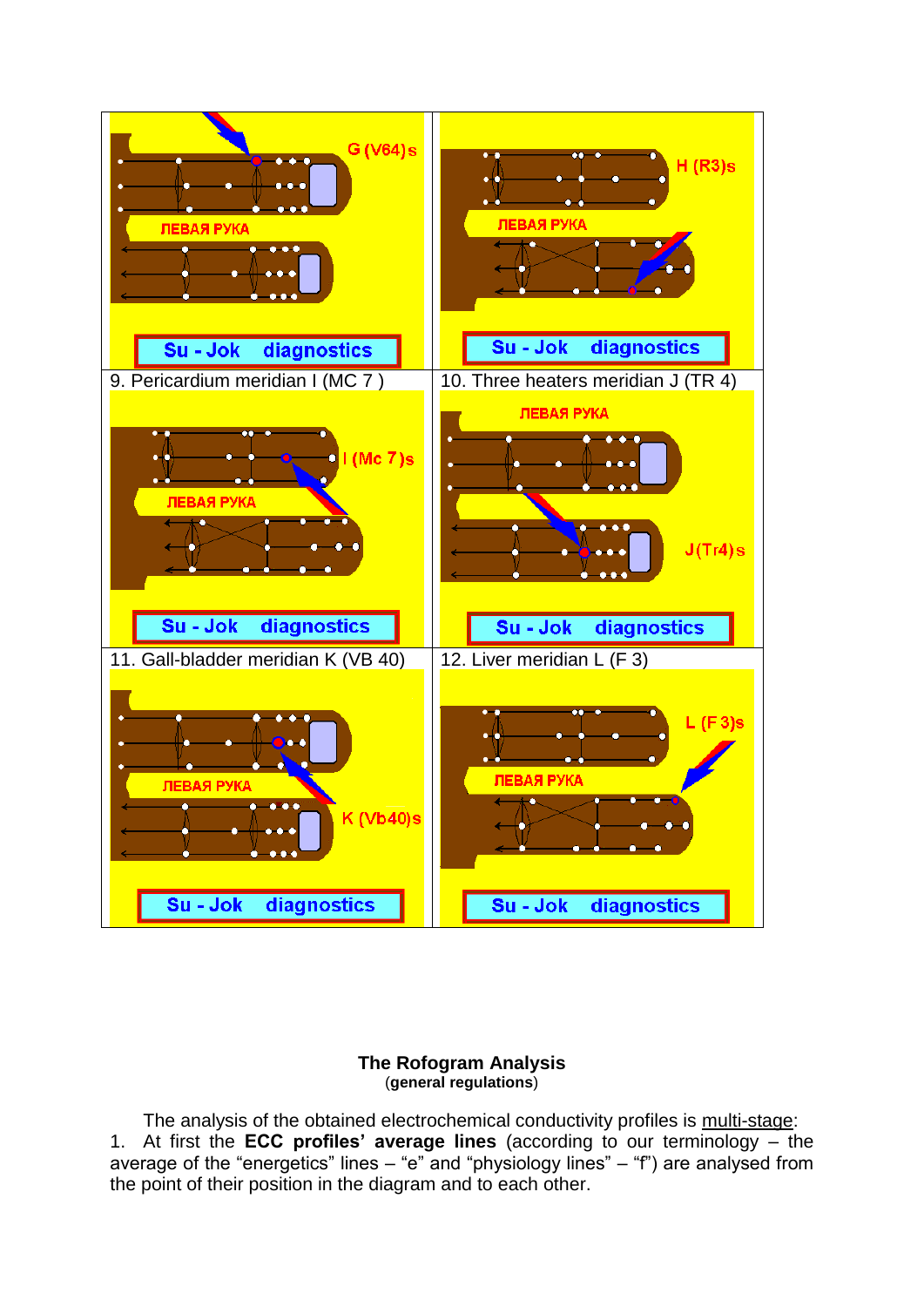For the average e and f position comparative analysis the concept of "**group norm corridor**" is introduced. It is a part of a diagram between two concentric circles with values from 32 to 62%. On the ROFES sofware diagrams it is illuminated with green light.

1.1. The location of the dashed lines closer to the centre relatively to the group norm corridor corresponds to the patient's **emotional tension**. The analysis of particular broken lines between meridians will help discover the reason for patient's emotional tension, his or her predisposition towards active energy release or towards the state of "dormancy".

1.2. The location of the dashed lines closer to the diagram edge suggests the **state of neuropsychic asthenia**. Specific questions about the patient's state confirming asthenia allow to give diagnostics decision and determine the way for recovering together with treatment of the diseases diagnosed.

1.3. The functional norm is when the average lines are located so that  $f > e$  in the interval from 2 to 5%

1.4. If f < e, then for the patient diagnosed it is a sign of overstrain, both physical and emotional. It is necessary to excluded the following situations when this state is considered to be normal:

- measurement is taken in hot, stuffy weather;
- patient overheated in the sun
- measurement is taken after therapeutic treatment (especially after treatment on energy level – scenar, extrasensory impact);
- as a result of this state excessive sleepiness or stupor;
- the device normalisation is conducted incorrectly (in case when individual adjusting file does not correspond to your "ROFES" measuring unit), **in this case the results interpretation will be incorrect.**

1.5. If f >> e, then for this patient it is typical that his or her meridian system is not sufficiently filled with energy. It can be a sign of long stay in geopathogenous zone, a kind of energy loss.

2. Then **"physiology" and "energetics" lines in every meridian** are analysed: how they coincide, diverge and cross.

2.1. The red and blue broken lines correlate according to the rules mentioned in points 1.4. and 1.5.

2.2. If red and blue broken lines coincide ("adhesion") when analysing the meridian's state it confirms the fact that there is inflammation process in the organs controlled by this meridian.

3. Then the state of **meridian branches** is analysed: divergence or coincidence of values of BAP reaction to the impact of direct and reverse polarity current.

4. If the ECC values profiles look too much broken (6 and more sharp angles, the rofogram looks like "hedgehog") it is the consequence of nervous system instability and unbalanced temper. So it is a sign of patient's emotional destabilisation.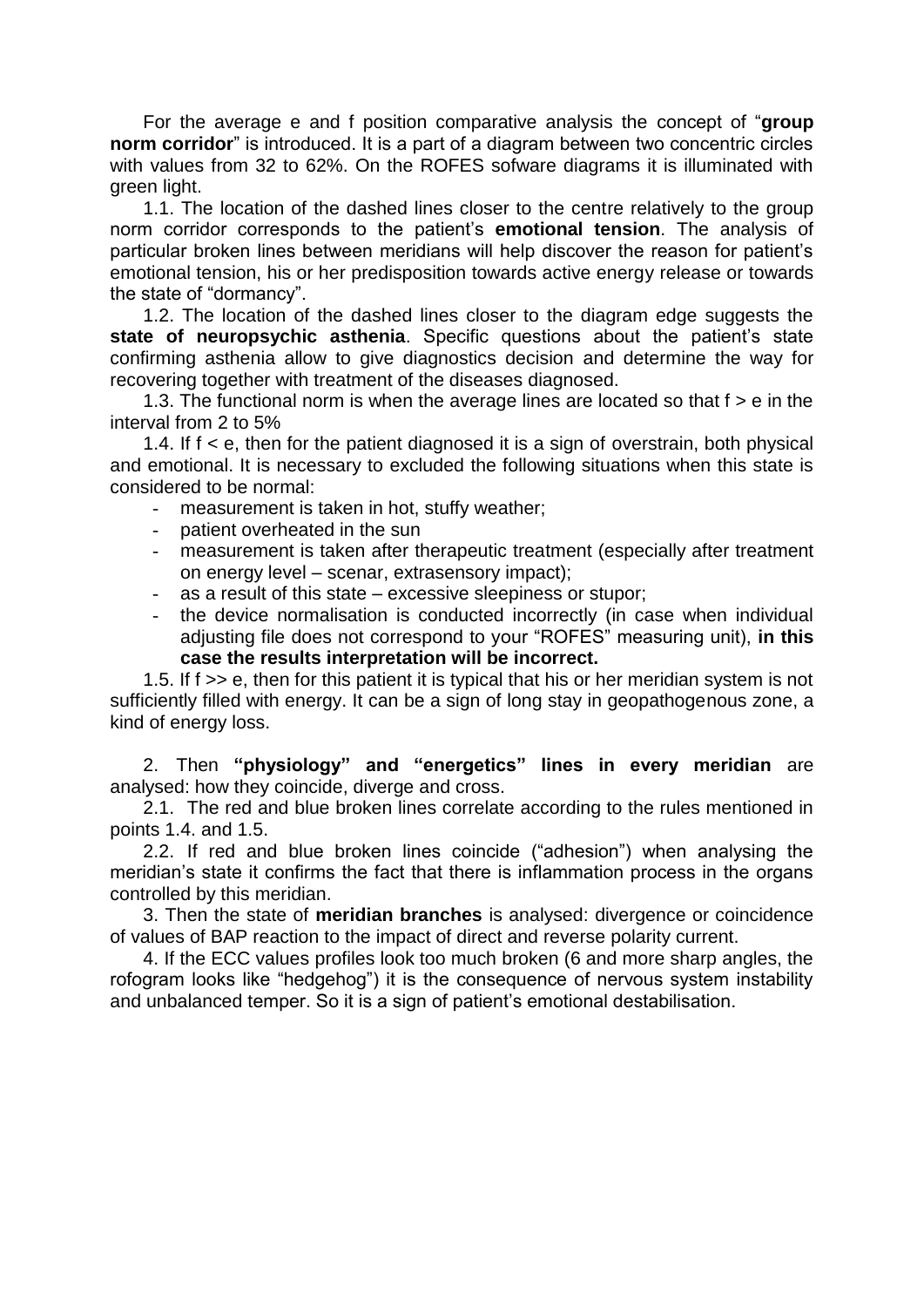#### **Clinical Aspects of the Rofes-diagnostics**

**In contrast to western approach to diagnostics based on nosology principle, acupuncture reflexodiagnostics is based on patient's state syndromic assessment, on the system approach towards patient's state. For better understanding and in order to simplify practical application of Orient medicine essential principles for doctors taught according to European diagnostics school, we name the most frequently occurring rofogram changes and point out the list of possible disease nosology forms within which it is easier to make an ultimate clinical diagnosis. The possibility of coincidence of conclusions obtained with the ROFES diagnostics and clinical diagnoses made as a result of deep clinical and laboratory diagnostics is rather high – 85 – 90% (see Appendix 1).**

#### **MERIDIANS STATE DESCRIPTION Direction to Yang (for all meridians PHYSIOLOGY > ENERGETICS)**

for all clinical interpretations the process seriousness will be caracterised by the extent of divergence from the average lines

MERIDIANS STATE DESCRIPTION

«Parallel Yang  $(s = d)$ »

Lungs meridian P Meridian status: Parallel Yang (P(s)=P(d))

The following clinical interpretation of the meridian status is: -Acute, subacute superior respiratory tract inflammation (closer to the center of the rofogram)

Large intestine meridian GI Meridian status: Parallel Yang (GI(s)=GI(d)) The following clinical interpretation of the meridian status is: -Corrected large intestine inflammation -Spastic colitis -Diarrhea -Confirms superior respiratory tract inflammation (in combination with P in Yin) -If it is greatly to Yang , appendicitis is suspicious.

Stomach meridian E Meridian status: Parallel Yang (RP(s)=RP(d)) The following clinical interpretation of the meridian status is possible: -Corrected gastritis with sub acidity -Exclude poisoning

Pancreas meridian RP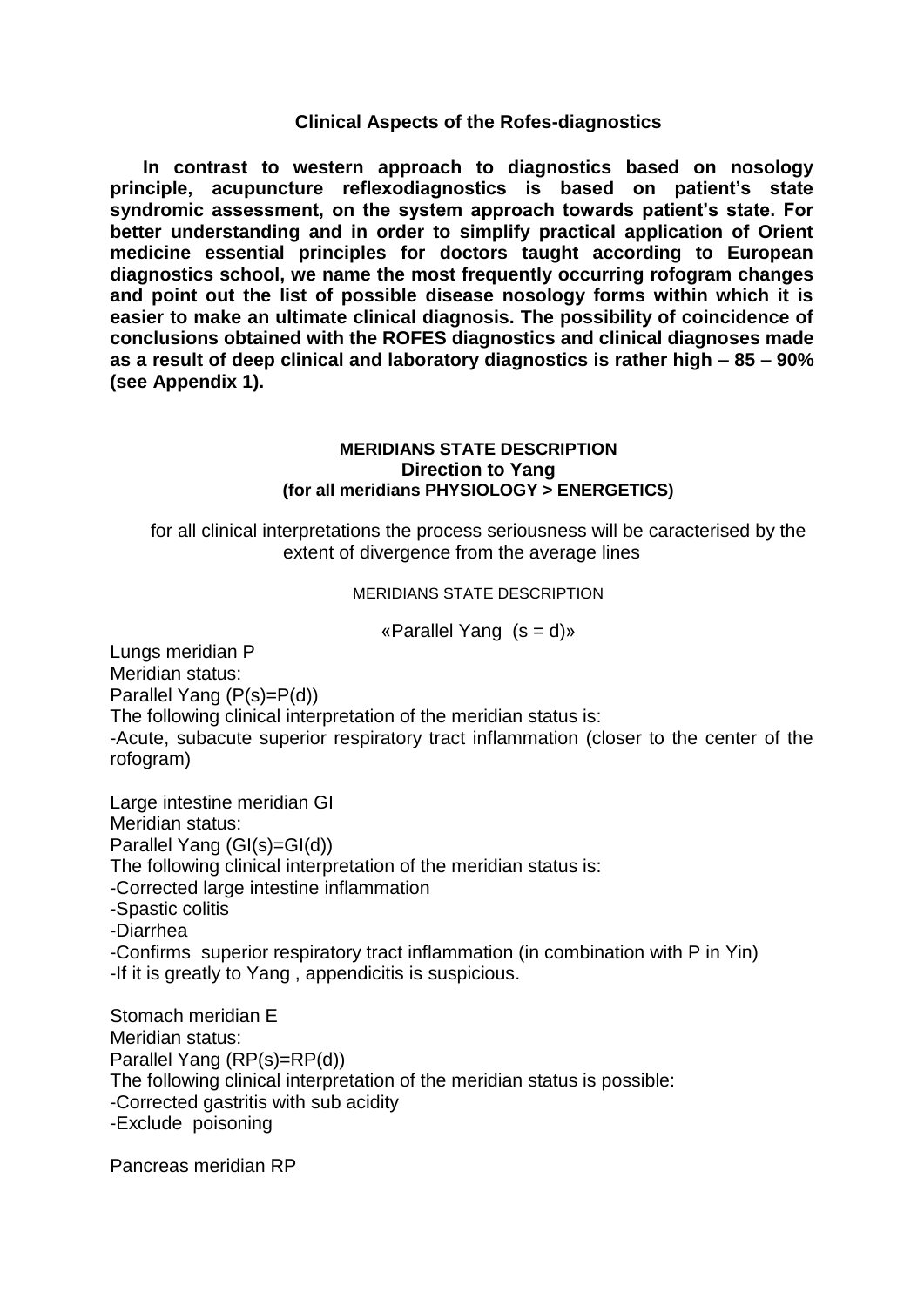Meridian status: Parallel Yang (RP(s)=RP(d)) The following clinical interpretation of the meridian status is: -Acute pancreatitis -Hypoglycemia -Haemapathia (laboratory analysis is essential !)

Heart meridian C Meridian status: Parallel Yang (C(s)=C(d))

The following clinical interpretation of the meridian status is:

the average showing ( hatching) in Yang below 20% is a norm.

If  $>20\%$ :

- corrected myocarditis
- preinfarction condition
- infarction

Refer to the confirmation by MC.

Small intestine meridian IG Meridian status: Parallel Yang (IG>ig) (IG(s)=IG(d)) The following clinical interpretation of the meridian status is: -Enteritis -diarrhea -Ischemic insultus (?- to Yang greatly) -Corrected dysbacteriosis

Urinary bladder meridian V Meridian status: Parallel Yang (V(s)=V(d)) The following clinical interpretation of the meridian status is: -Pyelocystitis, cystitis, vaginitis, prostatitis,colpitis,adnexitis. Each diagnosis depending on the patient's sex and clinic symptoms. In case the woman has the intrauterine spring, the hatching line in Yang below 20% is a norm.

-Lumbalis- sacralis radiculitis

Kidneys meridian R Meridian status: Parallel Yang (MC(s)=MC(d) The following clinical interpretation of the meridian status is: -Corrected pyelonephritis - Ureter diseases

- Acid urine diathesis

Pericardium meridian MC Meridian status: Parallel Yang (MC(s)=MC(d) The following clinical interpretation of the meridian status is:

- CNS exhaustion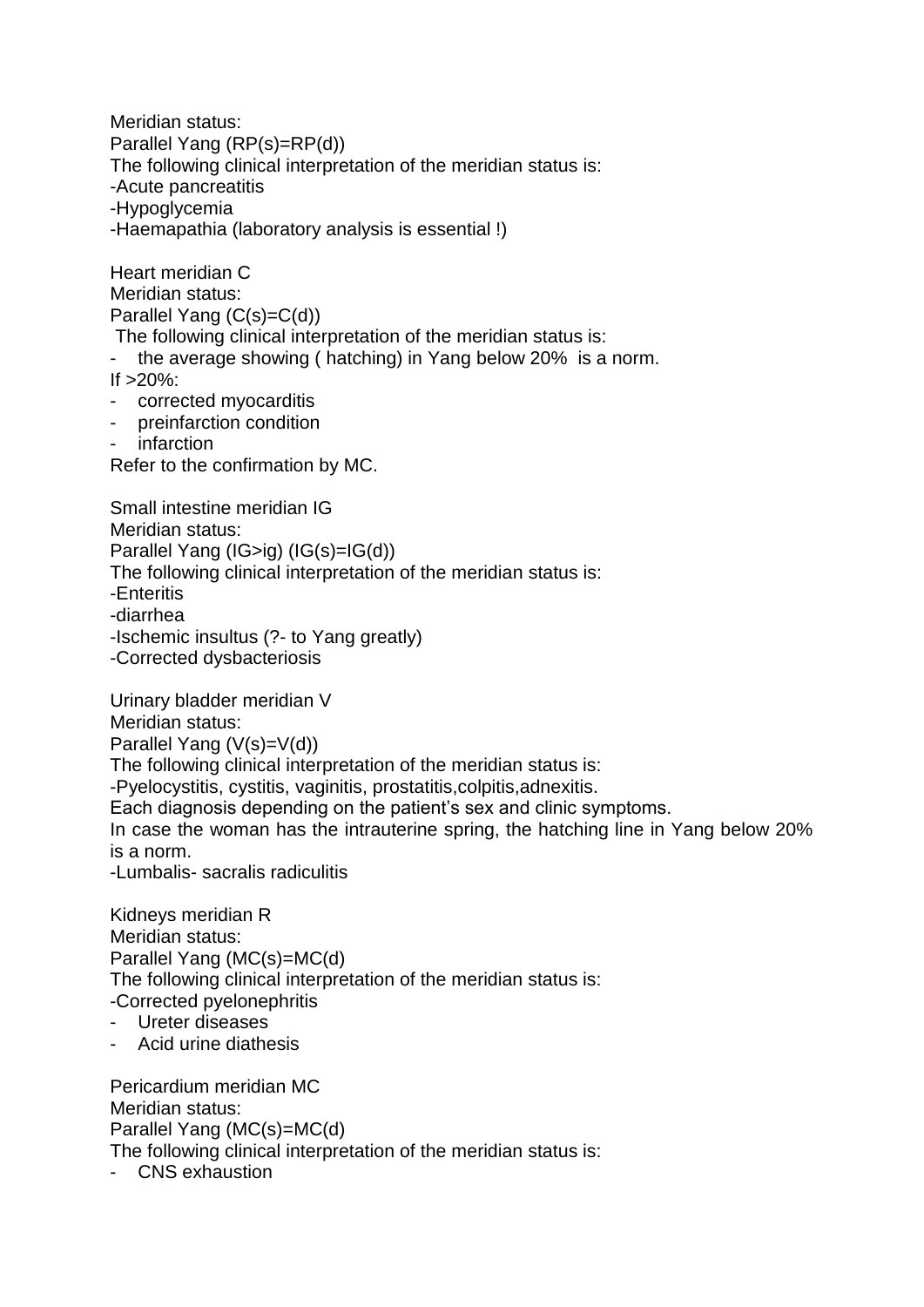- Cardioneurosis
- Insultus
- Radiculitis or cervical osteochondrosis (refer for the confirmation by GI in Yin, P in Yin)

Three heaters meridian TR Meridian status: Parallel Yang (TR> tr) (TR(s)=TR(d)) The following clinical interpretation of the meridian status is:

- 
- **Thyreotoxicosis**
- Endocrine secretion gland hyperfunction
- Suspicious pheochromocytoma if AP is above 220 mm.
- Confirms inflammation at superior, medial abdominal regions
- Lympholeukemia (integral haema analysis is necessary)

Gall bladder meridian VB Meridian status : Parallel Yang (VB(s)=VB(d) The following clinical interpretation of the meridian status is:

- Hypertonic gall bladder
- Gall supply into duodenum
- Neuritis
- **Neuralgia**

Liver meridian F Meridian status: Parallel Yang (F(s)=F(d)

- Reactive hepatitis
- Sex hormone hyperactivity (the satisfaction problem)

«Skewness Yang (s < d)»

Lungs meridian P Meridian status: Yang distortion (P(s)< P(d)) The following clinical interpretation of the meridian status is possible: Sub-acute, acute inflammation, mainly, of superior respiratory tract on the left.

Large intestine meridian GI Meridian status: Yang distortion (GI(s)<GI(d) The following clinical interpretation of the meridian status is:

- Corrected inflammation of large intestine on the left (sigmoid colon).
- Confirms the inflammation of superior respiratory tract with clinic symptoms on the left.

Stomach meridian E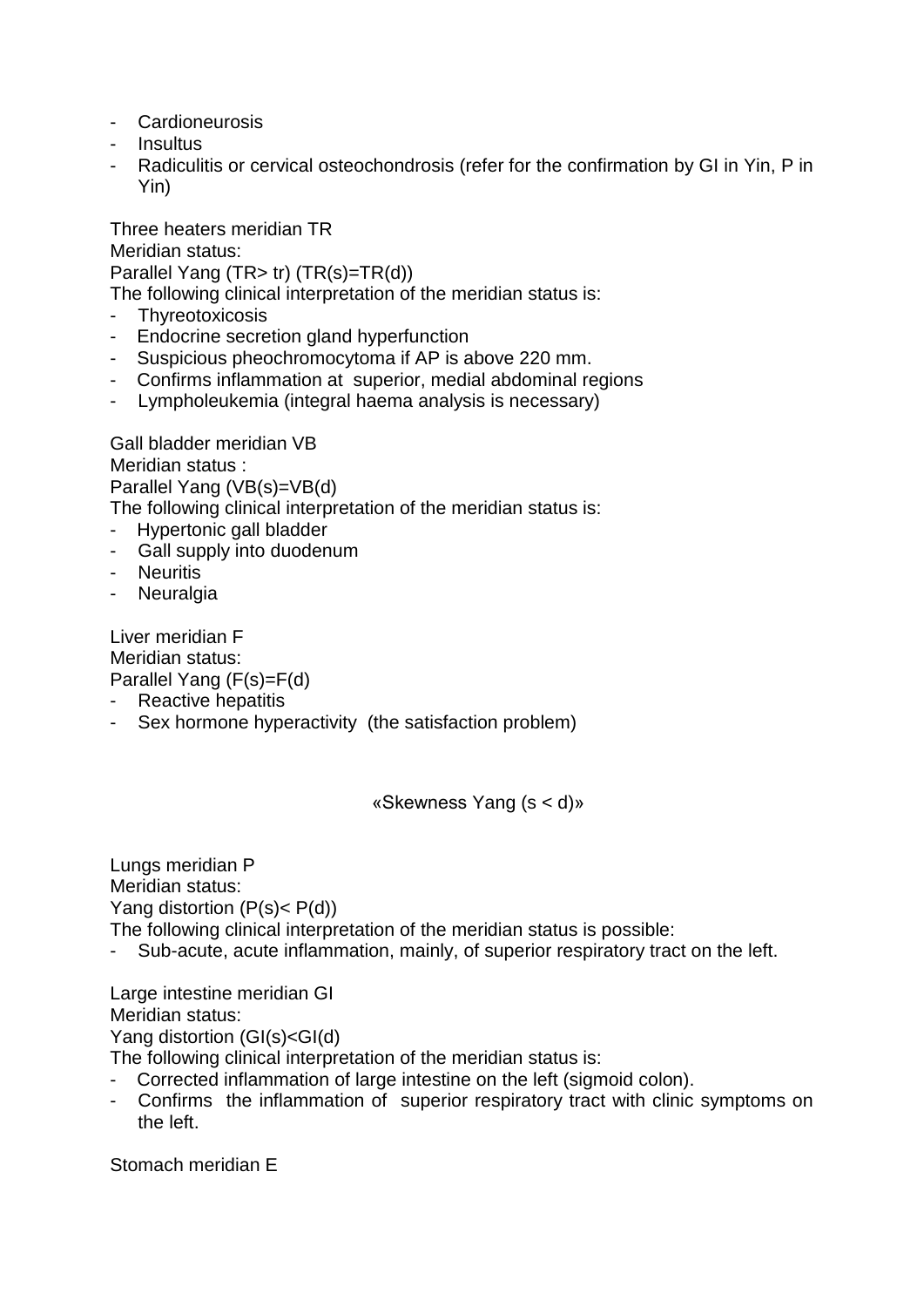Meridian status: Yang distortion ((E(s)<E(d)) The following clinical interpretation of the meridian status is: -Corrected gastritis with subacidity on the stomach bottom (inlaid secretion is possible) -Confirms inferior thorax vertebral radiculitis on the left.

Pancreas meridian RP Meridian status Yang distortion (RP(s)<RP(d)) The following clinical interpretation of the meridian status is: -Inflammation of pancreas' tail -Spleen trauma is possible

Heart meridian C Meridian status Yang distortion (C(s)<C(d)) The following clinical interpretation of the meridian status is:

- *vitium cordis – valva sinistra*
- arrhythmia of various genesis
- dys-conductivity on the Gese beam
- AP fluctuation

Small intestine meridian IG Meridian status Yang distortion (IG(s)<IG(d))

The following clinical interpretation of the meridian status is:

- small intestine' descending region inflammation
- Sinister cerebral hemorrhage, happen recently when the Yang distortion is great (of a various etiologia ) .

Urinary bladder meridian V Meridian status: Yang distortion (V(s)<V(d))

The following clinical interpretation of the meridian status is:

- Inflammation of *ovarium dextrum*
- Ischeoradiculitis sinister
- Pyelocystitis
- Cystitis

(Each diagnosis depending on the sex)

lumbalis- sacralis radiculitis with clinic symptoms on the left mostly.

Kidneys meridian R Meridian status: Yang distortion  $(R (s) < R(d))$ 

- The following clinical interpretation of the meridian status is possible:
- sinister kidney' corrected pyelonephritis
- Nephroptosis sinister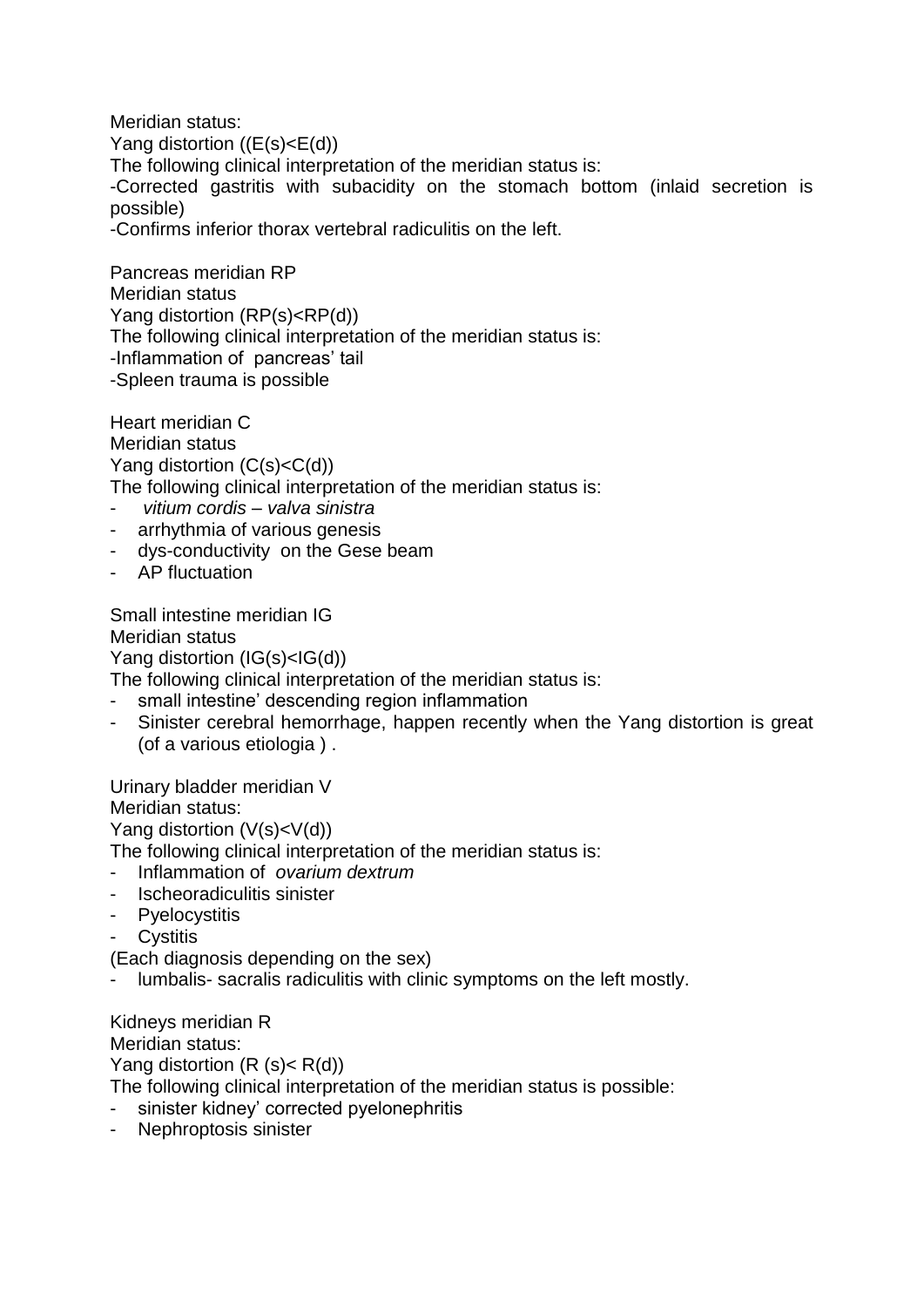Pericardium meridian MC

Meridian status:

Yang distortion (MC(s)<MC(d))

The following clinical interpretation of the meridian status is possible:

- Uniting with the C in Yang, verifies cardiopathia.
- sinister cerebral insultus (in the combination with other diagnoses)
- If the distortion is significant, epilepsy syndrome is suspicious.

If the DISTORTION between s and d starting from the very centre of the rofogram in combination with the distortions on other meridians is great, oncologic diseases are susceptible (Delete the emotional dys-balance ).

SEE THE CONFIRMATION BY THE OTHER MERIDIANS

Three heaters meridian TR

Meridian status:

Yang Distortion (TR(s) < TR(d))

The following clinical interpretation of the meridian status is:

-Thyreotocsicosis

-Endocrine secretion gland hyperfunction

-Suspicious pheochromocytoma if AP is above 220 mm.

-Confirms inflammation at superior, medial abdominal regions

Lympholeukemia (integral haema analysis is necessary)

Gall bladder meridian VB

Meridian status:

Yang distortion (VB(s)<VB(d))

The following clinical interpretation of the meridian status is:

-Hypertonic gall bladder

- Gall supply into duodenum
- Neuritis
- Neuralgia
- Cholecystitis, perecholecystitis
- Cholangitis
- **Megrim**

SEE THE CONFIRMATION BY THE OTHER MERIDIANS

Liver meridian F Meridian status: Yang distortion (F(s)<F(d)) The following clinical interpretation of the meridian status is: -Mastopathia, *mamma sinistra*, mainly. -Beginning cirrhosis hepatis (necessary to refer to the anamnesis) -Hepatitis

«Skewness Yang (s > d)»

Lungs meridian P Meridian status: Yang distortion  $(P (s) > P (d))$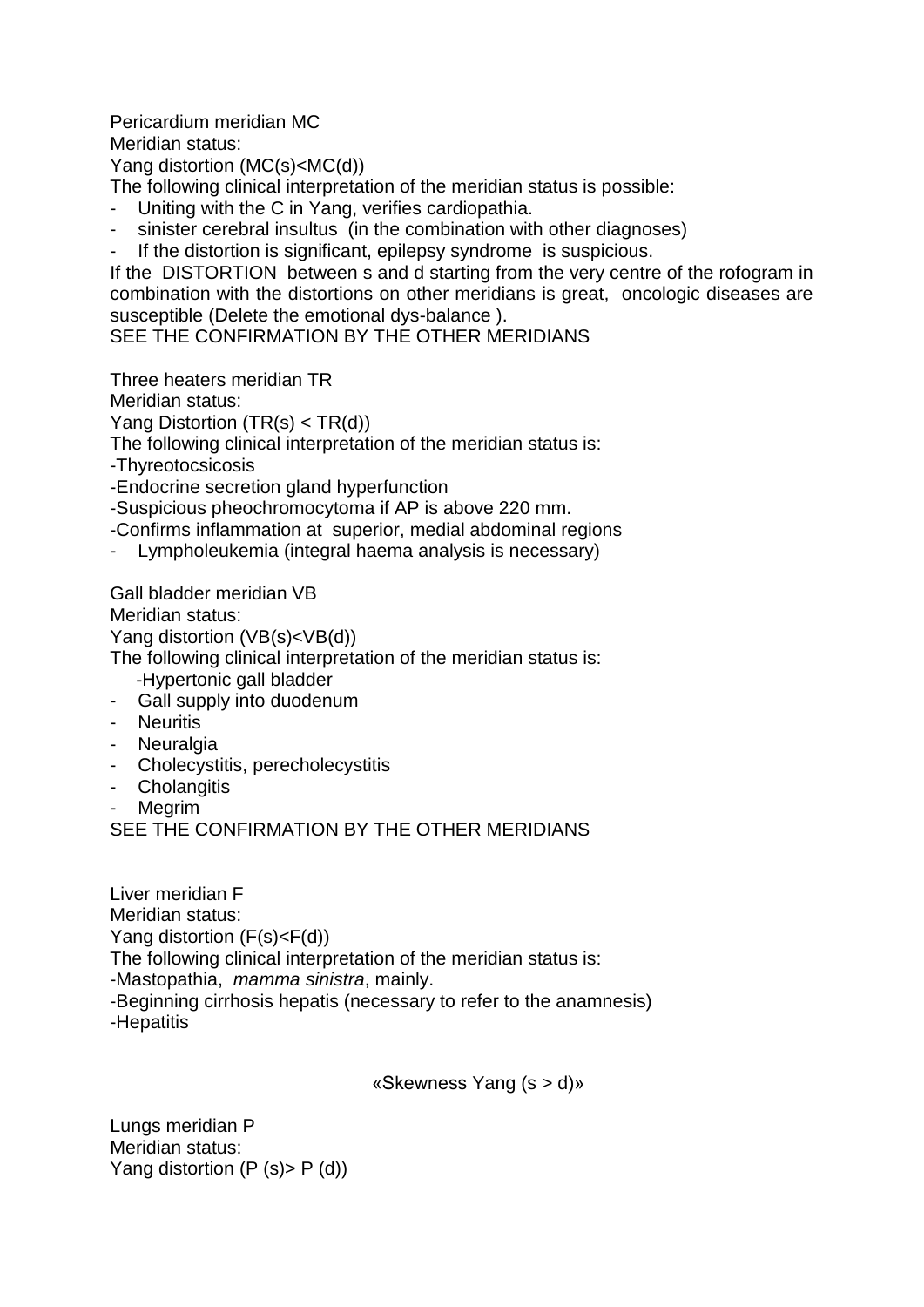The following clinical interpretation of the meridian status is:

Sub-acute, acute inflammation of superior respiratory tract, mainly, on the right.

Large intestine meridian –GI Meridian status: Yang distortion (GI (s)> GI (d)) The following clinical interpretation of the meridian status is: - Corrected inflammation on large intestine on the right (on *caecum*)

Stomach meridian E Meridian status: Yang distortion (E(s)>E(d))

The following clinical interpretation of the meridian status:

- Symptoms of gastroduodenitis
- Erosion gastroduodenitis
- Confirmation of inferior thorax vertebral radiculitis on the right.

Pancreas meridian RP Meridian status: Yang distortion (RP(s)>RP(d)) The following clinical interpretation of the meridian status is: - Inflammation of *capitulum pancreatis*

- Delete contusion of spleen.

Heart meridian C Meridian status: Yang distortion (C(s)>C(D)) The following clinical interpretation of the meridian status is:

- *vitium cordis – valva dextra*
- arrhythmia of various genesis
- dys-conductivity on the Gese beam
- AP fluctuation

Small intestine meridian IG

Meridian status:

Yang distortion (IG(s)>IG(d))

The following clinical interpretation of the meridian status is:

- small intestine' ascending region inflammation.
- Dextral cerebral hemorrhage, recently happen when the Yang distortion is great (of a various etiologia ) .

Urinary bladder meridian V Meridian status:

Yang distortion (V(s)>V(d))

The following clinical interpretation of the meridian status is:

- Inflammation of *ovarium dextrum*
- Dextral ischeo-radiculitis
- Pyelocystitis
- **Cystitis**

(Each diagnosis depending on the sex)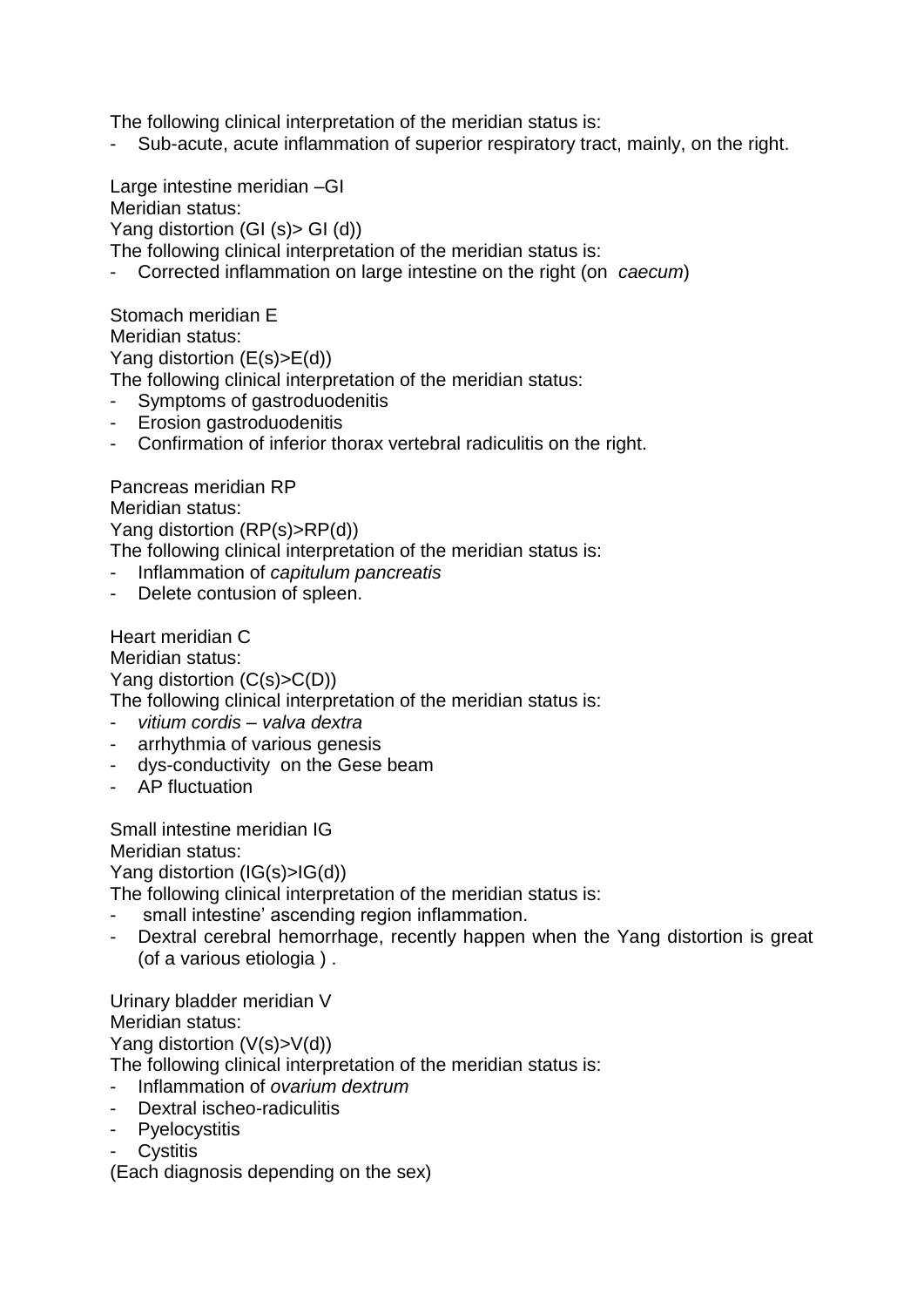- *lumbalis- sacralis* radiculitis with a clinic symptom on the right mostly.

Kidneys meridian R Meridian status: Yang distortion  $(R (s) > R(d))$ The following clinical interpretation of the meridian status is:

- dextral kidney' corrected pyelonephritis
- dextral nephroptosis

Pericardium meridian MC

Meridian status:

Yang distortion (MC(s)>MC(d))

The following clinical interpretation of the meridian status is:

- In uniting with the C in Yang verifies cardiopathia.
- Dextral cerebral insultus (in the combination with other diagnoses)
- If the distortion is great, epilepsy syndrome is suspicious.
- If the DISTORTION between s and d starting from the very centre of the rofogram in combination with the distortions on other meridians is significant, oncologic diseases are susceptible. (Delete the emotional dys-balance).

Three heaters meridian TR Meridian status:

Yang Distortion (TR(s)> TR(d))

The following clinical interpretation of the meridian status is:

- Thyreotoxicosis
- endocrine secretion gland hyper-function
- Suspicion to pheochromocytoma, if AP is above 220 mm.
- Confirms the inflammation on superior, medial abdominal regions
- Lympholeukemia ( integral haema analysis is necessary)

Gall bladder meridian VB Meridian status:

Yang distortion (VB(s)>VB(d))

The following clinical interpretation of the meridian status is:

- -Hypertonic gall bladder
- Gall supply into duodenum
- Neuritis
- Neuralgia
- **Cholesyctoectomia**

Liver meridian F Meridian status: Yang distortion (F(s)>F(d)) The following clinical interpretation of the meridian status is possible: -Mastopathia, prior on *mamma dextra* -Beginning cirrhosis hepatis (necessary to refer the anamnesis) -Hepatitis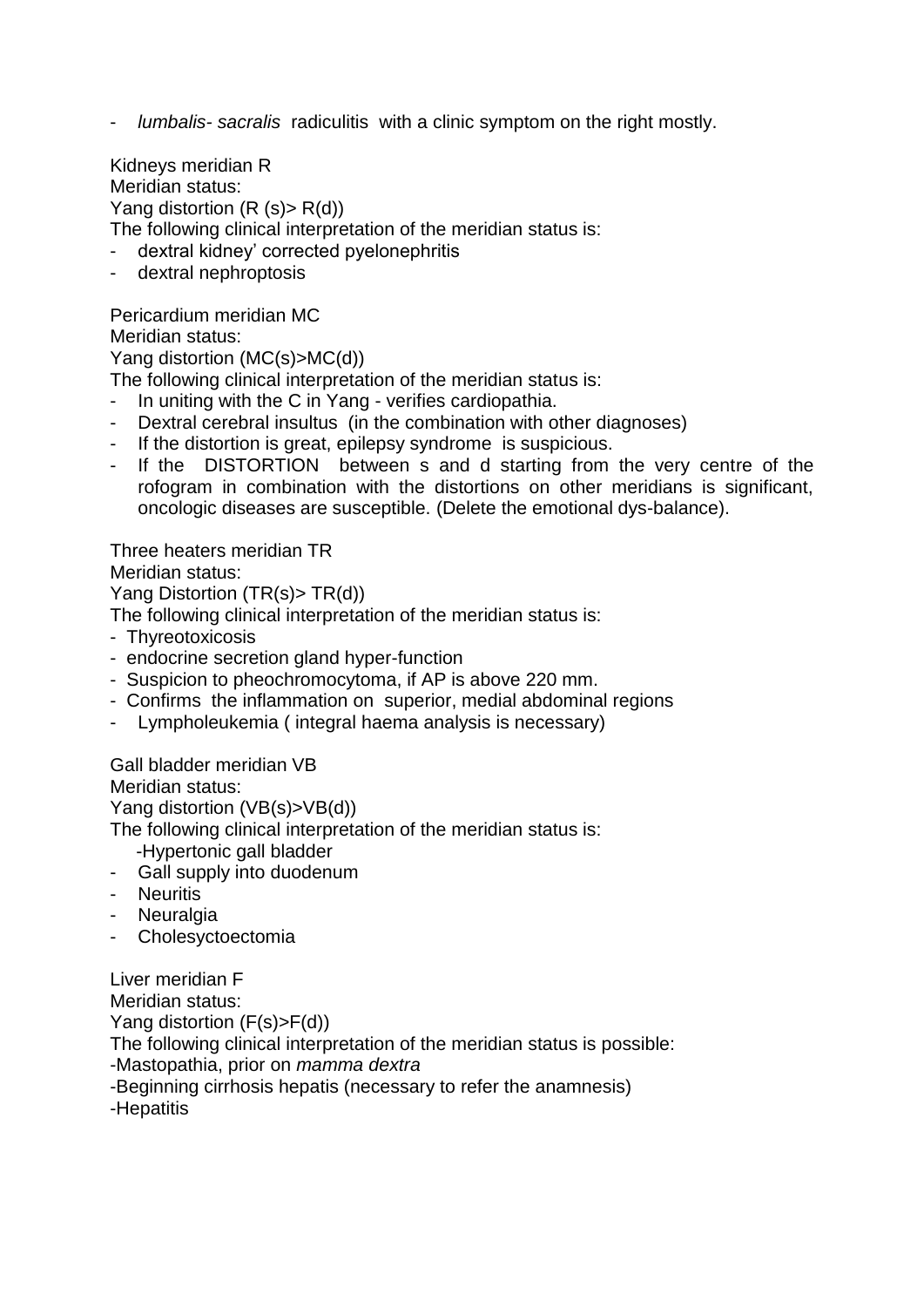ATTENTION !!! For leaving on concrete forms of diseases it is NECESSARY WITHOUT FALL to use status conclusion data and conduct a questioning a patient according to that types of diseases, which specified on the condition of meridian !!!

# Meridian is directed to Yin **(for all meridians PHYSIOLOGY > ENERGETICS)**

These algorithms are also calculated by the ROFES software Expert System on the basis of expert assessments data included in it.

#### **Possible clinic variants for meridian combinations**

To make the roforgams clinic interpretations easier we offer some ROFESdiagnostics algorithms. These algorithms are created on the basis of many years' experience of frequently occurring diseases and can be used by doctors for the screening diagnostics.

We give a longer list of ROFES-diagnostics algorithms (about 40 combinations) at our further training courses for specialists who are already experienced in this diagnostics. These algorithms are also calculated by the ROFES software Expert System on the basis of expert assessments data included in it (**method of body's functional state electropuncture measurement with expert assessment (ROFES-diagnostics). Patent for invention №202278**).

**Preoncology:** the state of the meridian controlling this organ – is always to YIN, TR – sharply to Yin, MC – sharply to Yang (the "rofes-diagnostics" method allows to diagnose oncological diseases at their early stage – pre-clinical. At the stage of oncology clinical presentations when the process has become a part of body homeostasis, "rofes-diagnostics" does not reveal the disease itself but discovers attendant abnormalities in organs and systems).

**Migraines, neuralgias:** E,VB,MC directed to Yang with slight skewness or parallel.

**Gastroduodenitis, ulcer, erosion of duodenum:** E ; IG; RP – skewness in Yang is possible; in recovery – intersection.

**Chronic bronchitis, pneumonia :** P, GI parallel or with skewness, directed to Yin. TR trends to Yin, during exacerbation can be in Yang.

**Respiratory tracts infected, anginas, maxillary sinusitis :** P, MC to Yang, skewness is possible, GI slightly to Yang, TR to Yin – depending on the acute respiratory viral infection stage.

**Exertional angina, high blood pressure:** C, MC to Yang (is also possible for infarct); IG to Yang; F to Yin; TR to Yang.

**Postinfarction state:** C, MC, TR to Yin with skewness (wide corridor between e and f – possibility of early atherosclerosis).

**Chronic ENT infection:** P to Yin, sharp skewness of MC to Yin, TR to Yin with skewness, intersection is a sign of recovery.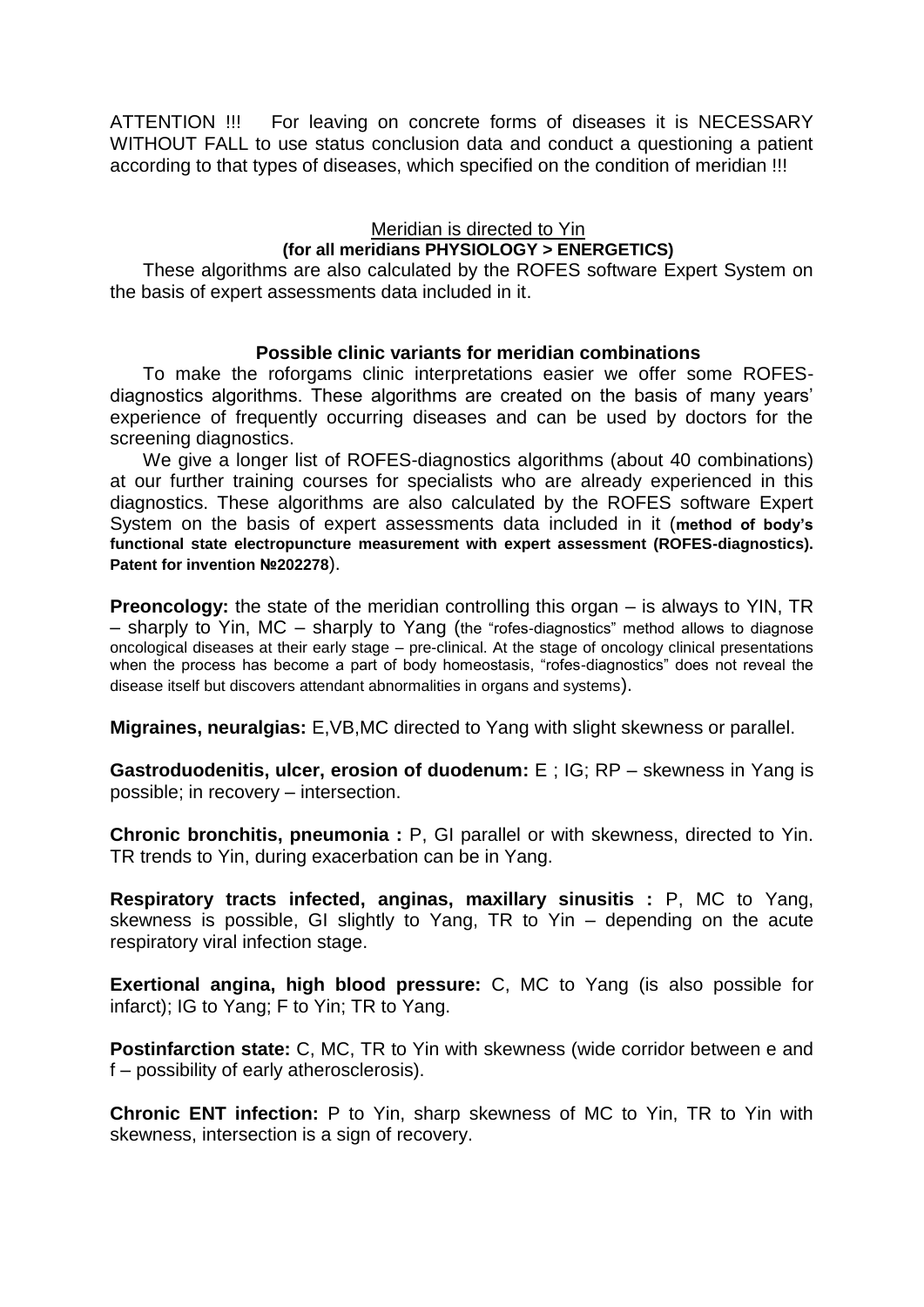**Stroke:** IG maximum to Yin with high skewness between branches, VB on the first stage – to Yang, then to Yin, F, TR to Yin.

**Cirrhosis:** F sharply to Yin, VB, E, RP to Yin

ATTENTION !!! For leaving on concrete forms of diseases it is NECESSARY WITHOUT FALL to use status conclusion data and conduct a questioning a patient according to that types of diseases, which specified on the condition of meridian !!!

#### **The rofes-diagnostics psychological aspects**

Any behavioral response of a person is conditioned by personality's motivation and stimulating aspects. However, any motive will be realised only after going through the individual's emotional mood prism and will be less disfigured in case a person is able control this sphere in the most effective way. This ability is combined from his/her basal characteristics, moral and ethic principles.

Hereditary characteristics and social background will amend the development of all the system included in the integral individuality structure (Merlin V.S. Psychology of individuality. The psychologists of fatherland. 1996). The development of the vital activity system (body's physiological structures) and psychic features (psychic functions generated by body) during the personality development occurs simultaneously with the development of the meridian structure which unites them into one common integral individuality structure. Consequently, the result of this development an be recorded by special devices aimed at body's functional state diagnostics by the meridian structure state (See appendix: "**Determining body's adaptation capacity on the basis of body's meridional structure state analysis**" Kornyukhin A.I.).

This assumption is based on the latent analysis the distinctive feature of which is the idea of the connection of the theoretic (latent) variable with the object's observed and measured featured, i.e. the theoretic variable changes via observed physiological characteristics.

The "rofes-diagnostics" assumes the possibility to determine person's emotional state through meridian structure because, according to Orient-philosophy doctrine about body's energy structure, meridian system is responsible not only for body's physiological state – a number of organs and systems – but also for emotional state, the level of thought activity, spheres determining person's behaviour and comprehension of this or that situation, control over affective states.

The body's meridian system reacts almost at once to environmental changes and also immediately reflects body's state changes – functional and psychic in response to changing environment.

Person's emotional mood determining his/her behavioral response and depending on his/her permanent psychological characteristics belongs to mental states, i.e. more short-term. That is why person's emotional mood, i.e. mental state at a given point in time, can be better recorded by hardware devices aimed at meridional diagnostics.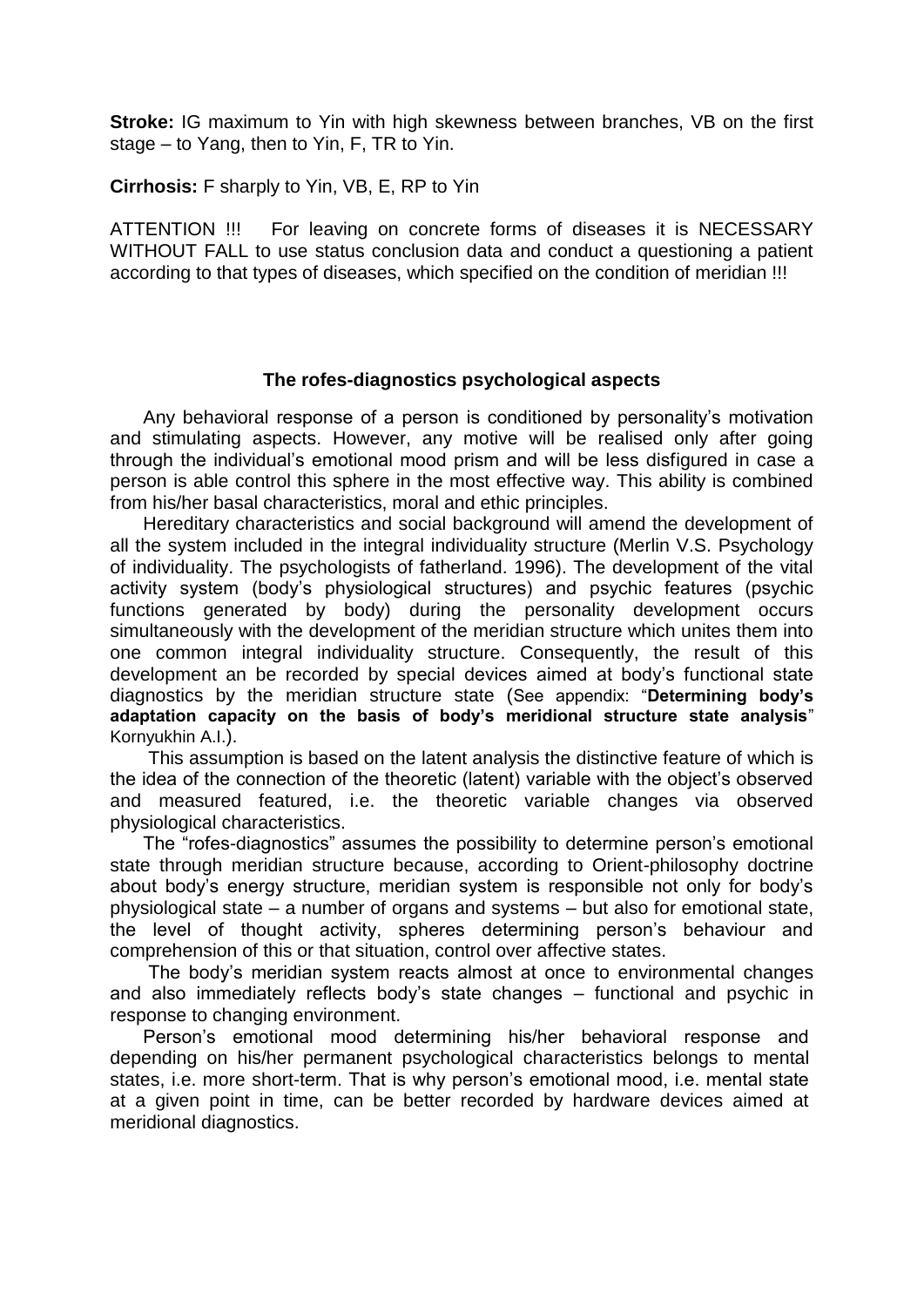Out of all this it can be concluded that body's meridian structure state analysis will give only mental states' characteristics but the total of these mental states leads to more permanent psychological characteristics.

Thus, child's peculiarities of attention, emotional and functional states are closely connected with features of character and temperament. For example, more active and sturdy children feel so called "sthenic" emotions of happiness or anger more often while melancholic (emotionally unstable and introverted) feel "asthenic" emotions (sadness, fear).

The Orient and western conceptions of body's structure analysis differ mostly by terminology, attributing different meanings to the same term. It happens because some of these terms are rejected by classic "westerners" because they are used to see this terminology in non-scientific literature.

Now let us point out a short list of mental states accepted by classic western psychology that differs emotional and functional states of a person.

Emotional states: - happiness (satisfaction, joy); - sadness (apathy, grief, depression); - anger (aggression, exasperation); - fear (anxiety, fright); astonishment (curiosity); - aversion (contempt, squeamishness).

Functional states are connected with the extent of wakefulness and attention: sleep; - drowsiness; - calm wakefulness; - active attention (orientation reaction); tensed attention (anxiety, stress mobilisation); - tiredness (exhausted attention, distress). [The Fundamentals of Psychodiagnostocs. Shmelev A.G. Book for students of teachers' training institutes. Moscow. P.86. 1996].

For comparison we will make a quotation about psychological aspects (in "origin" understanding) corresponding to body's meridian system. This quotation is from Havaa Luvsan's (one of the initiators of acupuncture diagnostics and treatment in Russia) book titled "Articles on Orient reflexotherapy methods" [15] where he describes the "U-sin" ancient eastern conception which is the basis for philosophers, healers, doctors and in general it is the underlying conception for Orient world view.

"In Chinese medicine there are several moods to be distinguished that play an important role in the development of this or that disease when the mood is too intensive

Any healthy man has 7 moods: - joy; - anger; - fear; - thoughtfulness; melancholy; - grief; - fright.

If these moods do not overstep certain limits in their demonstration it is the essential part of person's healthy mentality. If they are expressed too strongly they can become the reason for the disease development and, as a result, "chi" (Chinese term meaning one of the body's type of energy) is blocked and "internal fire" emerges (from treatise about eastern reflexotherapy).

Besides, for each mood there is an organ corresponding to it which is responsible for this mood and more vulnerable when certain mood predominates:

- joy corresponds to heart (heart is the place for mental energy). Large oscillations of joy may cause mental energy tension. When body lacks mental energy there can be painful feelings in the area of heart and insomnia.

- anger corresponds to liver. When person gets angry liver loses its balance, gets agitated and ill.

- fear and fright correspond to kidneys. In this case mental energy is very much tensed. Fear is formed basically from the kidneys' weak energy. …

- thoughtfulness, grief correspond to spleen. Reverie is a concentration of mind on problems. This mental energy mobilisation damages spleen and pancreas. This may lead to loss of appetite, dyspepsia, asthenisation. Reverie may also damage heart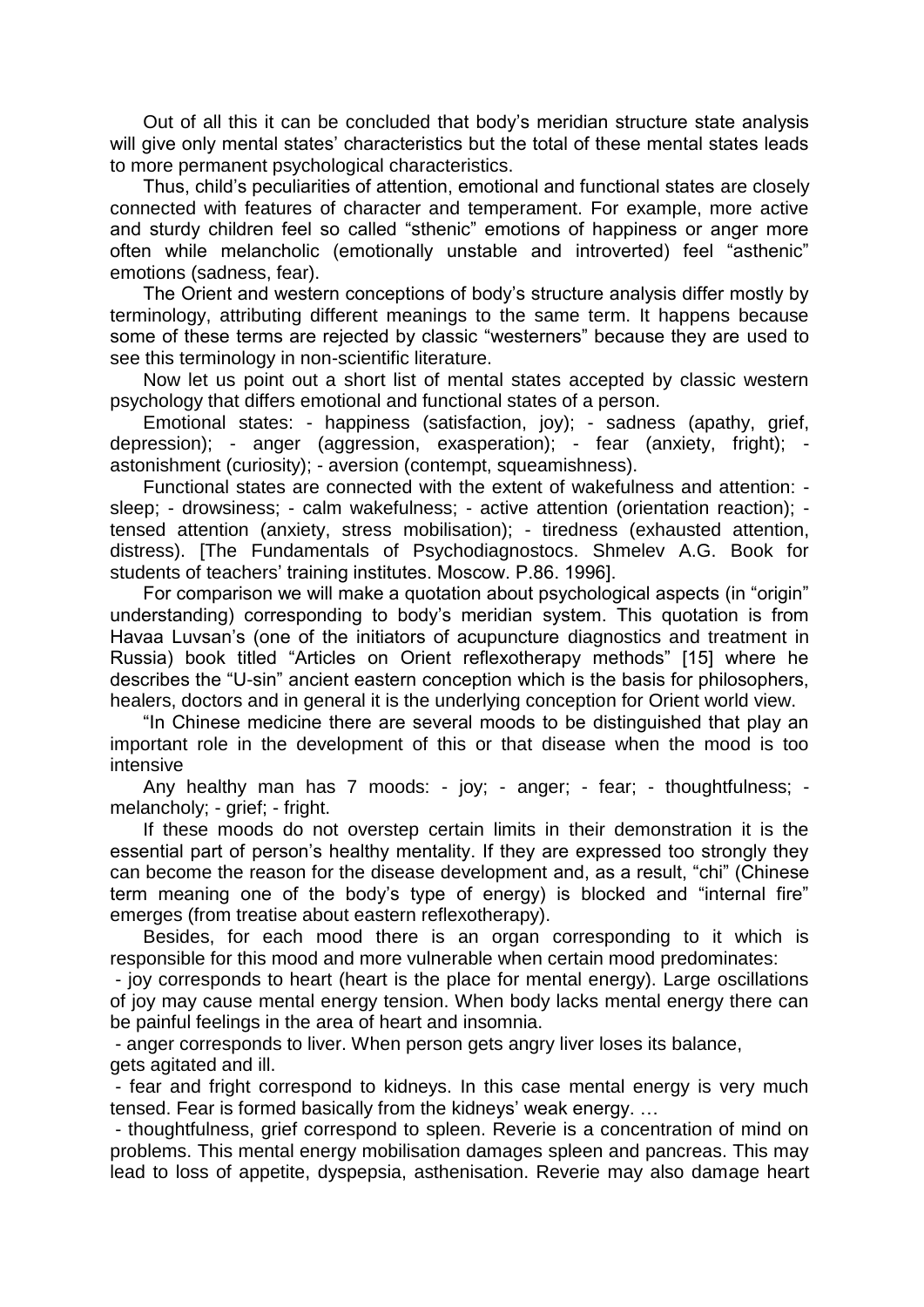because heart is the mental energy centre. If heart is seized by grief, it may cause tachycardia, dullness, insomnia and forgetfulness.

- melancholy corresponds to lungs. Sorrow, grief, anxiety clinically develop together. When these emotions are excessive the signs of lungs lesion appear (paleness, hyperhidrosis, cough).

During treatment attention is paid not only to curing the organ itself but also to chi normalisation.

In ancient China one mood was treated with the help of other one:

- anger treated thoughtfulness, grief
- joy treated melancholy
- grief, melancholy treated fear, fright
- melancholy treated anger
- fear and fright treated joy"

Out of this quotation it becomes clear why for ancient reflexotherapists the highest achievement was the ability to cure their patients not by acupuncture treatment but by finding suitable moods. The influence of these emotions upon the patient led to recovery.

#### **Meridians expert assessment in psychological aspect with the "rofes-diagnostics" method**

The listed below criteria for the electropuncture diagnostics results' psychological interpretation can be attributed to people in wakeful state and perceiving the environment impact mostly adequately. People with obvious mental disorders were not diagnosed.

# **1. TENDENCY "towards "Yang" (f >e)**

Lungs meridian - P

The condition of the lungs meridian reflects criteria of one's freedom: freedom from unrealized desires and claims. Self-estimation, estimation of the environment.

Description of the meridian state (tendency "towards "Yang" (f >e) Possible state variants:

A person sticks to situation analysis, blaming oneself or the environment.

P(s) "towards "Yang" – blaming oneself.

P(d) "towards "Yang" – blaming the environment.

Characteristic at fixed ideas, fears, psychical disorders, and family conflicts.

As to capacity for work – leads to feverishness and discretion of actions which decreases professional indicators. To maintain them at the normal level, extra energy expenses are required. It keeps a person in higher emotional stress.

Large intestine meridian - GI Reflects one's adaptability to social settings. Self-assertion. Self-actualization.

Description of the meridian state (tendency "towards "Yang" (f >e) Possible state variants:

Loss of life orientations. Lack of desires and stimulus to life.

In combination with P –"Towards Yin" – sadness.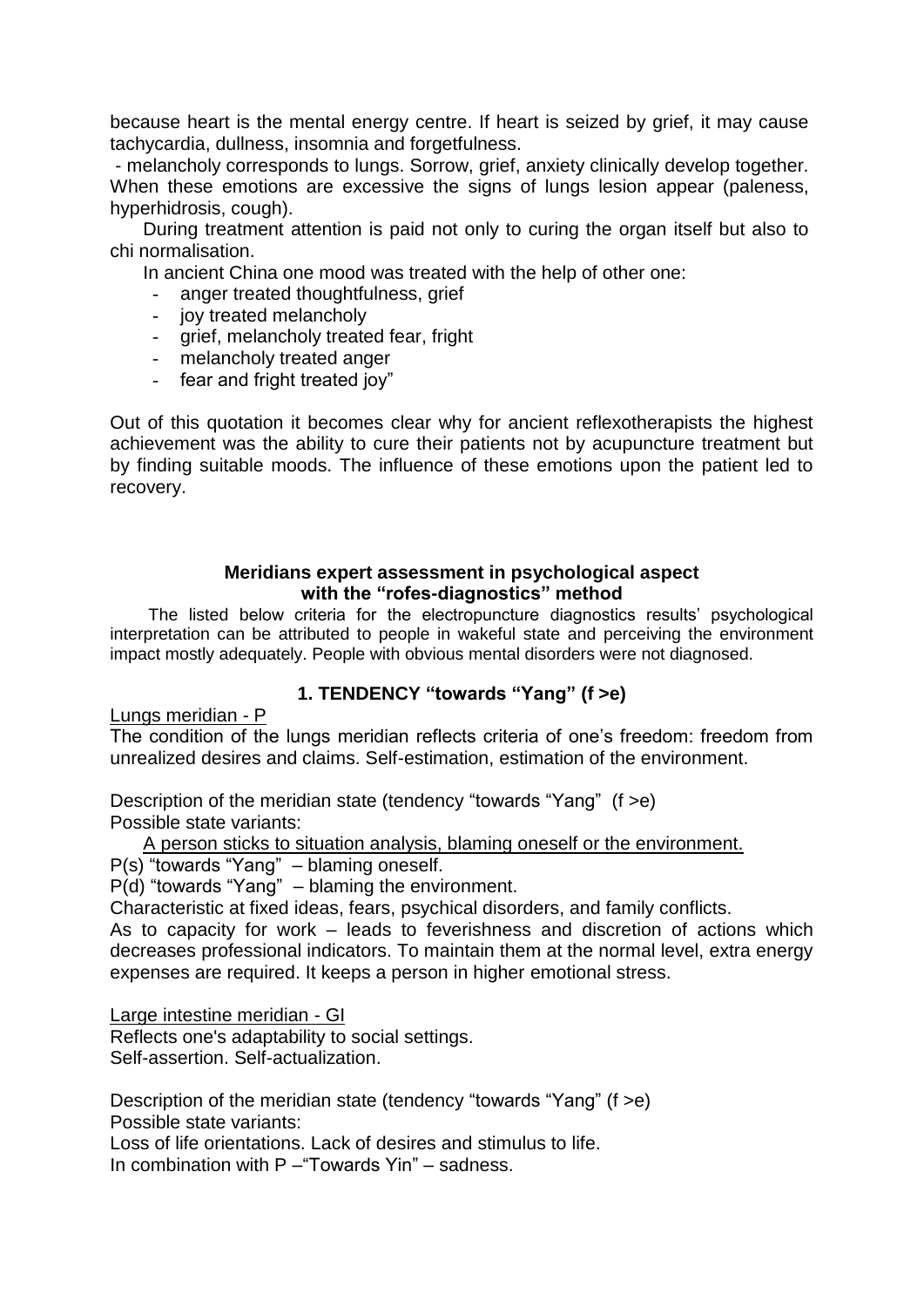A person tends to giving up fight for existence – a syndrome of being in despair.

In combination with P – "towards "Yang" – losing one's head

A person covers oneself from the environment.

Higher inclination to conflicts, opposition of one's "self", often without real estimation of a situation.

State – "I don't care. I'm sick and tired of everything, myself including" (characteristic of "trefoil" of the suicidal mood).

# Stomach meridian – E

The state of this meridian reflects capacity for work and purposefulness (constituents of volitional motives).

An indicator of available physical and mental forces for solving problems in achieving goals.

Description of the meridian state (tendency "towards "Yang" (f >e) "towards "Yang"

Possible state variants:

Accumulation of fatigue. It's hard for a person to bring the matter to its end.

In case of a constant indicator – characteristic of melancholiac.

"Energy comes slowly and leaves fast".

"Strongly towards Yang".

Possible state variants:

Complete fatigue. Lack of energy. Low capacity for work.

An indicator of physical and mental loading.

Confirms a depressive state. Loss of life orientation in combination with GI in YAN. Sluggishness. Sorrowful look.

In combination with RP – "Towards Yin" – loss of capacity for work due to fixing on bitter thoughts, or withdrawal from reality into the sphere of dreams and fantasy – possible for drug-addicts.

Pancreas - spleen meridian – RP

Reflects functional resources in the sphere of imaginative thinking and perception of the world.

Reflects changes in emotional sphere of a person.

Description of the meridian state (tendency "towards "Yang" (f >e)

"towards "Yang"

Possible state variants:

Reflects the result of moderate troubles in relationships with people, events (imaginative objects), leading to some distress and disappointment.

RP (s) – higher acceptance of one's role in what happens.

RP (d) – higher blaming on others for what happens.

In case of stable tendency of the meridian state in the given position  $-$  dominant imaginative perception of the environment (in combination with VB – in YAN). Characteristic of people of arts and children.

"Strongly towards Yang".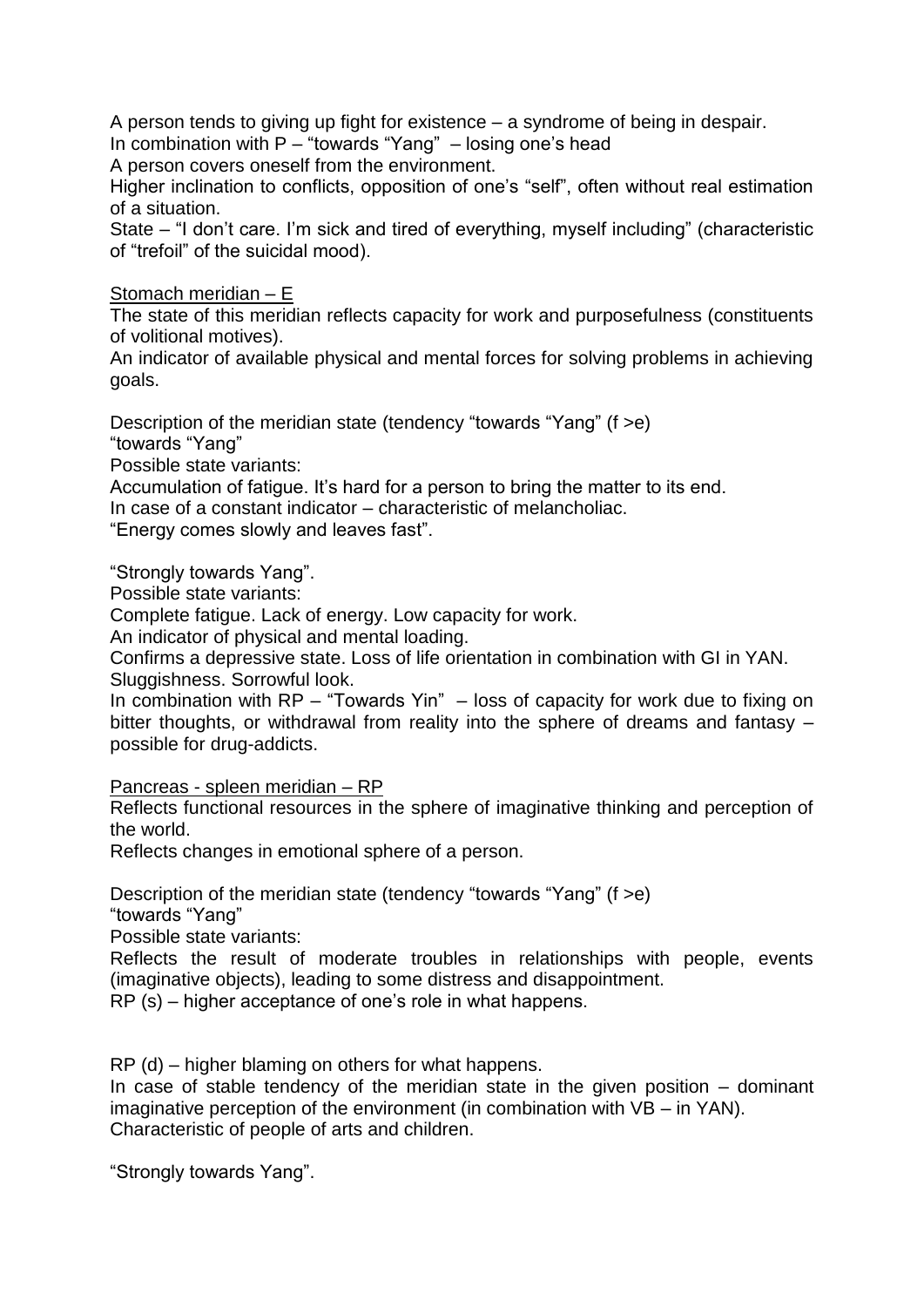Possible state variants:

Short-term characteristics. Reflects the result of heavy troubles – deep distress over negative interrelations with the environment.

Deep emotions.

Jealousy flashes (relations with one's people are above all.

State of aloofness.

RP (s) – distress is mainly connected with one's people. Bitterness because of impossibility to help them (extreme attachment).

RP (d) – distress is mainly connected with surrounding people. Thinking of oneself as a victim, perception of the world only through one's "self".

Possibly, an attempt to analyze the situation (confirmed by combination with VB – in  $IN$ ).

Heart meridian – C

Reflects the state of emotional sphere, one's sincerity.

Description of the meridian state (tendency "towards "Yang" (f >e)

"towards "Yang"

Possible state variants:

In case of constant characteristics: a sentimental and enthusiastic person, sensitive to negative and positive events ("takes everything to heart").

Possible sensitivity to critics.

For women – the norm.

For children – the norm.

For men – a sentimental nature.

At situational characteristics – an indicator of emotional feelings because of problems in relationship with the environment.

C (s) – in YAN – confirmation of introversion.

C (d) – in YAN – confirmation of extraversion.

"Strongly towards Yang".

Possible state variants:

Strong reaction to conflicts with one's people (s) and the environment (d).

Deep emotions. In this state a person withdraws into oneself and loses touch with reality (in case of weak conscientious control which, however, is conducted at the expense of compensatory forces, i.e. higher expenditure of inner energy). A person burns oneself with sufferings, thoughts, and possibly, condemnation.

Can be a result of extreme joy.

Confused thoughts.

Inability to make decisions.

State of excitement or confusion.

Small intestine meridian – IG

Reflects depth of feelings and sympathy.

Description of the meridian state (tendency "towards "Yang" (f >e) "towards "Yang"

Possible state variants:

more characteristic of analysts evaluating everything with one's mind and not heart;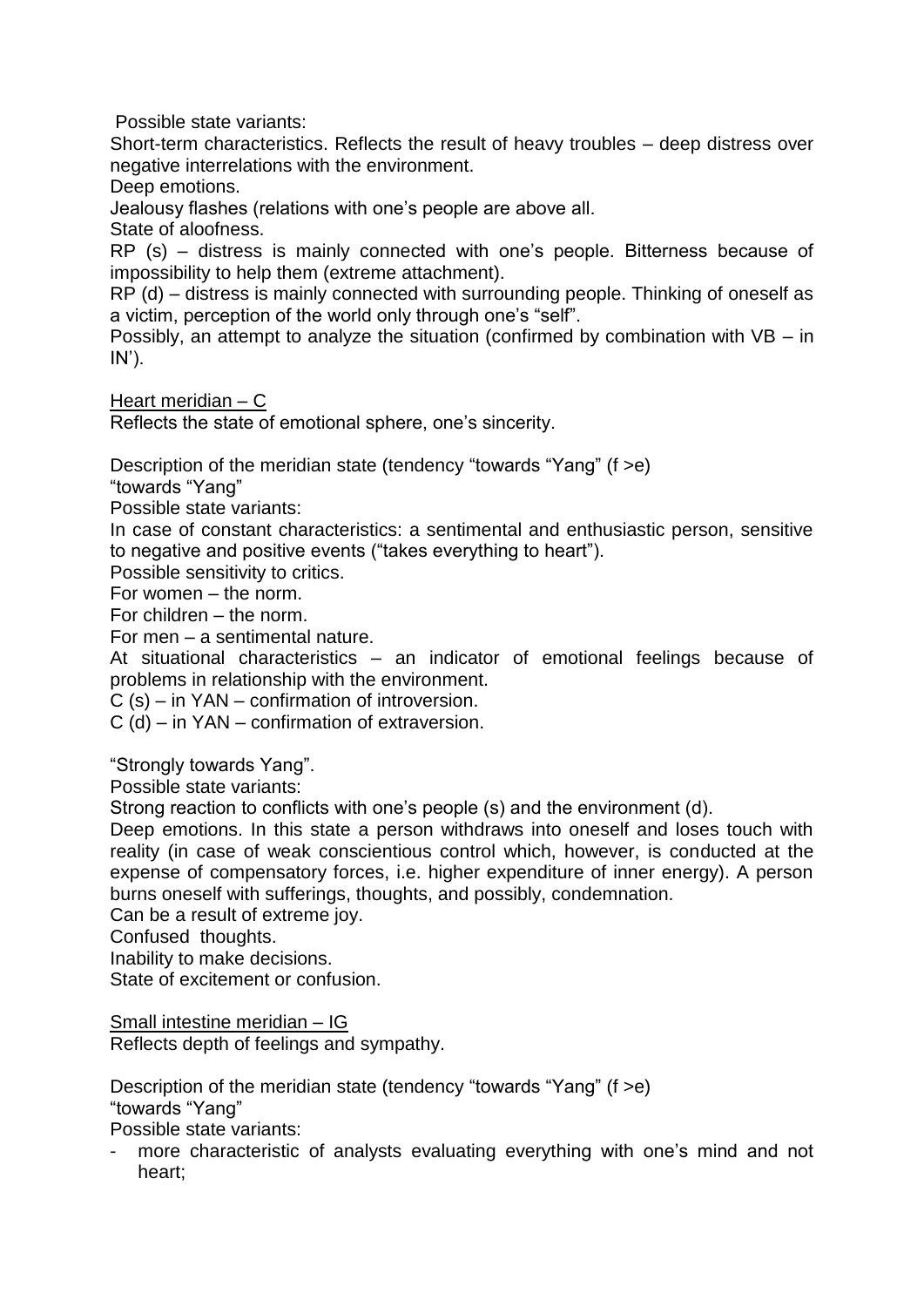- an indicator of recent light conflict which led to cordial emotions.

"Strongly towards Yang".

Possible state variants:

- an indicator of strong soul conflicts ("wounded heart")
- depression related to fixing on cordial feelings.

Bladder meridian - V Reflects the emotional mood of a person. A kind of neurotism scale – higher excitement or inhibition.

Description of the meridian state (tendency "towards "Yang" (f >e)

"towards "Yang"

Possible state variants:

Constraint moves (crossing with clinical – aches in lumbar-sacral spine). Weak manifestation of emotions; possibly, a result of strong emotional splash (phase of fatigue after stress). In case of combination with the meridian state reflecting depression – depressive state.

Peculiar to introverted persons.

Need in protection.

Higher interest in the other sex or withdrawal to the world of "illusions and fantasy", as a compensation of emotional deficiency.

"Strongly towards Yang".

Possible state variants:

Emotional inhibition.

 $V(s) = V(d)$  strong in YAN, characteristic of drug-addicts in the period of drug withdrawal, or persons with the like dependent states.

Suicidal tendencies – in combination with F "Towards Yin", RP "Towards Yin", GI in YAN, P in YAN, and E in YAN.

Tense life contradictions can be a stimulus (possibly, RP in YAN).

Kidneys meridian - R

Reflects phobia, fears, and deep emotions of a person.

Description of the meridian state (tendency "towards "Yang" (f >e)

"towards "Yang"

Possible state variants:

Too high activity. Accumulation of the energy for overcoming the obstacle.

For purposeful, self-collected and industrious persons – critical indicator of rational use of the energy coming from the outside. In case of not revaluing the possibilities of using one's resources – addition of energy reserves of the kidneys.

An indicator of the higher pressing of negative information. The first phase – reaction of anxiety on the plot for stress appearing (syndrome of biological stress according to G.Selie).

As a possible discharge – increase in sexual potentiality.

"Strongly towards Yang". Possible state variants: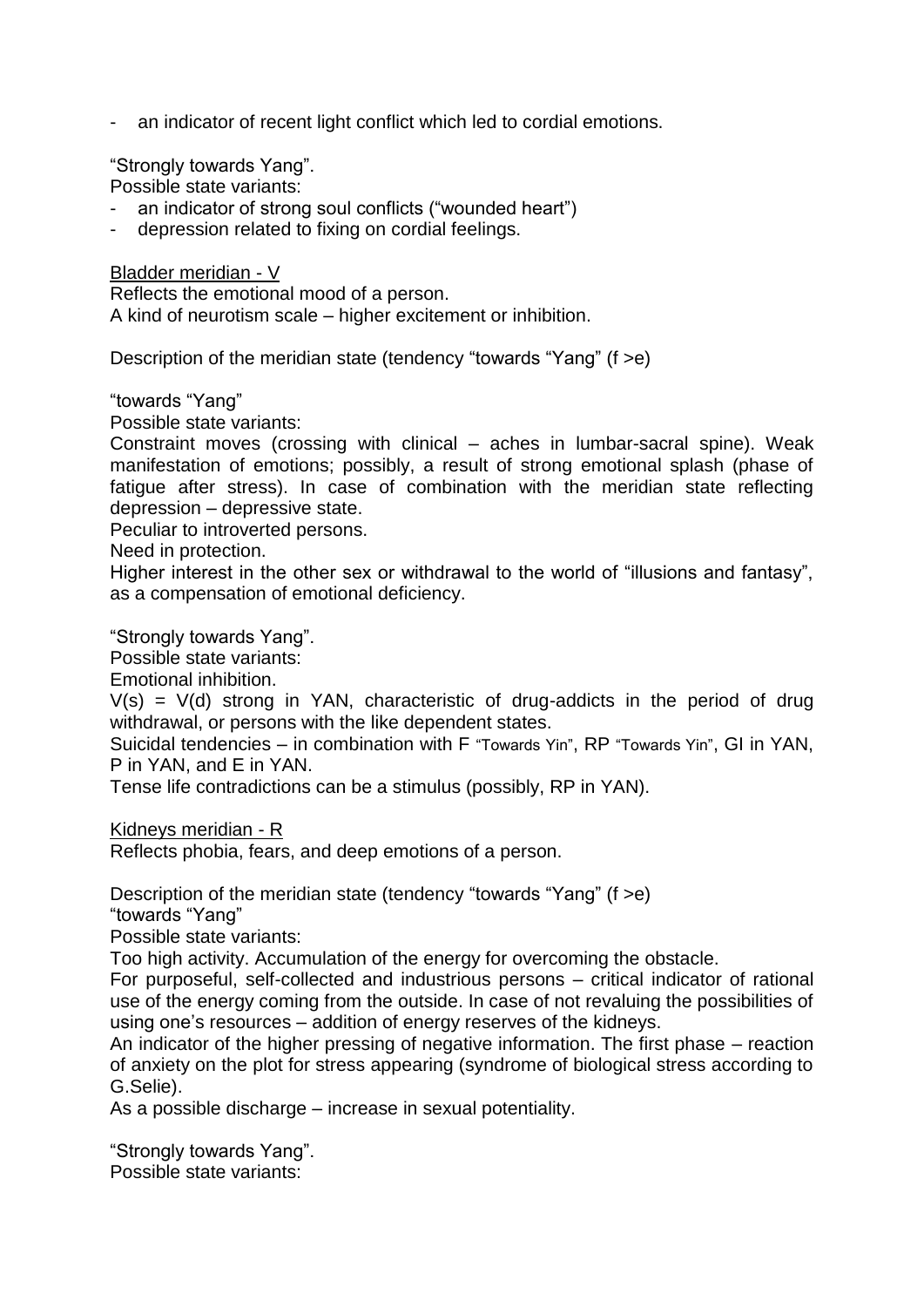Fear. Fright. Hopeless situation.

Loss of life orientation.

Pericardium meridian – MC Reflects conduction levels of nerve impulses. The state of the nervous system.

Description of the meridian state (tendency "towards "Yang" (f >e) "towards "Yang" Possible state variants: Slight excitement.

"Strongly towards Yang". Possible state variants: Strong strain on the nerves. A direct indicator of aggressive (from the point of view of a person) influence of the environment. Neuroses.

Meridian of three heaters - TR

Control over affective states. An indicator of volition, stubbornness, suggestibility, and hypochondria.

The most significant meridian of influencing stressgen factors of the environment.

Description of the meridian state (tendency "towards "Yang" (f >e)

"towards "Yang"

Possible state variants:

Susceptibility to the influence of views and opinions from the outside and some frustration. Suggestibility.

Susceptibility to emotional breakdown.

Hypochondria.

In combination with P and  $VB -$  the norm – ability to accept opinions of the surrounding people in case of convincing arguments.

"Strongly towards Yang".

Possible state variants:

Complete disappointment in life.

Lack of control over affective states. Control over affective states is observed only in socially-significant situations at the expense of compensatory forces, through inner emotional stress, i.e. due to spending energy reserves of the organism (see meridian R).

TR (s) closer to the center – devastation.

Gall-bladder meridian – VB

Reflects the criteria of the intellectual sphere functioning.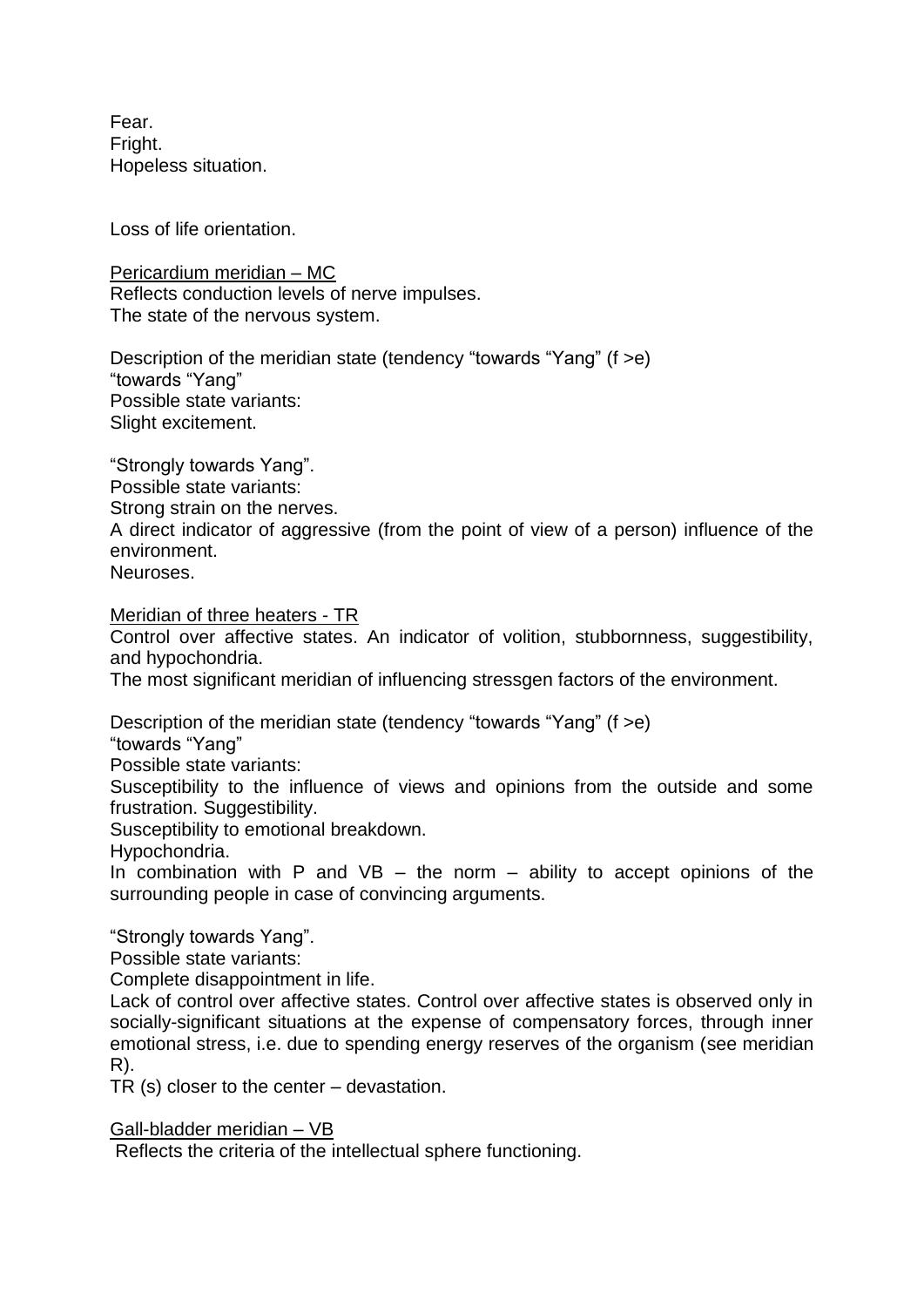Description of the meridian state (tendency "towards "Yang" (f >e) "towards "Yang" Possible state variants: An indicator of intellectual tiredness, the result of intellectual overloading. Inhibited process of thinking. Children's long stay in this state leads to functional destroying the biliary system.

For children, more often –synthetical – the result of analyzing situations connected with one's family (see the confirmation on RP "Towards Yin").

Lower control over affective states.

"Strongly towards Yang".

Possible state variants:

Breakdown.

The result of long intellectual overloading or strong conflict with the environment. Inhibition of thinking processes.

In combination with meridian R "Towards Yin" – long sufferings, anxieties, and phobias.

Liver meridian – F.

The meridian state characterizes the result of the emotional state – depression, irritability, anger, and rage.

Description of the meridian state (tendency "towards "Yang" (f >e) "towards "Yang" Possible state variants: The result of strong distress (s), possible offence or fury. Aggressive reaction to influence from the outside (d).

"Strongly towards Yang". Possible state variants: Anger. Fury – near the center of the plot.

# **2. TENDENCY "Towards Yin" (f >e)**

These algorithms are also calculated by the ROFES software Expert System on the basis of expert assessments data included in it.

As an example of psychological interpretation the "suicidal mood" rofogram is given. Fig. 6

The psychological interpretation of the patient with suicidal mood's state in this rofogram is the following:

Position of the broken line on the F meridian – depressive state;

Position of the broken line on the V meridian  $-$  accumulated inside aggressive emotional mood;

Position on the GI meridian – loss of guiding line in life;

Position of the broken line on the RP meridian – abstractedness from reality;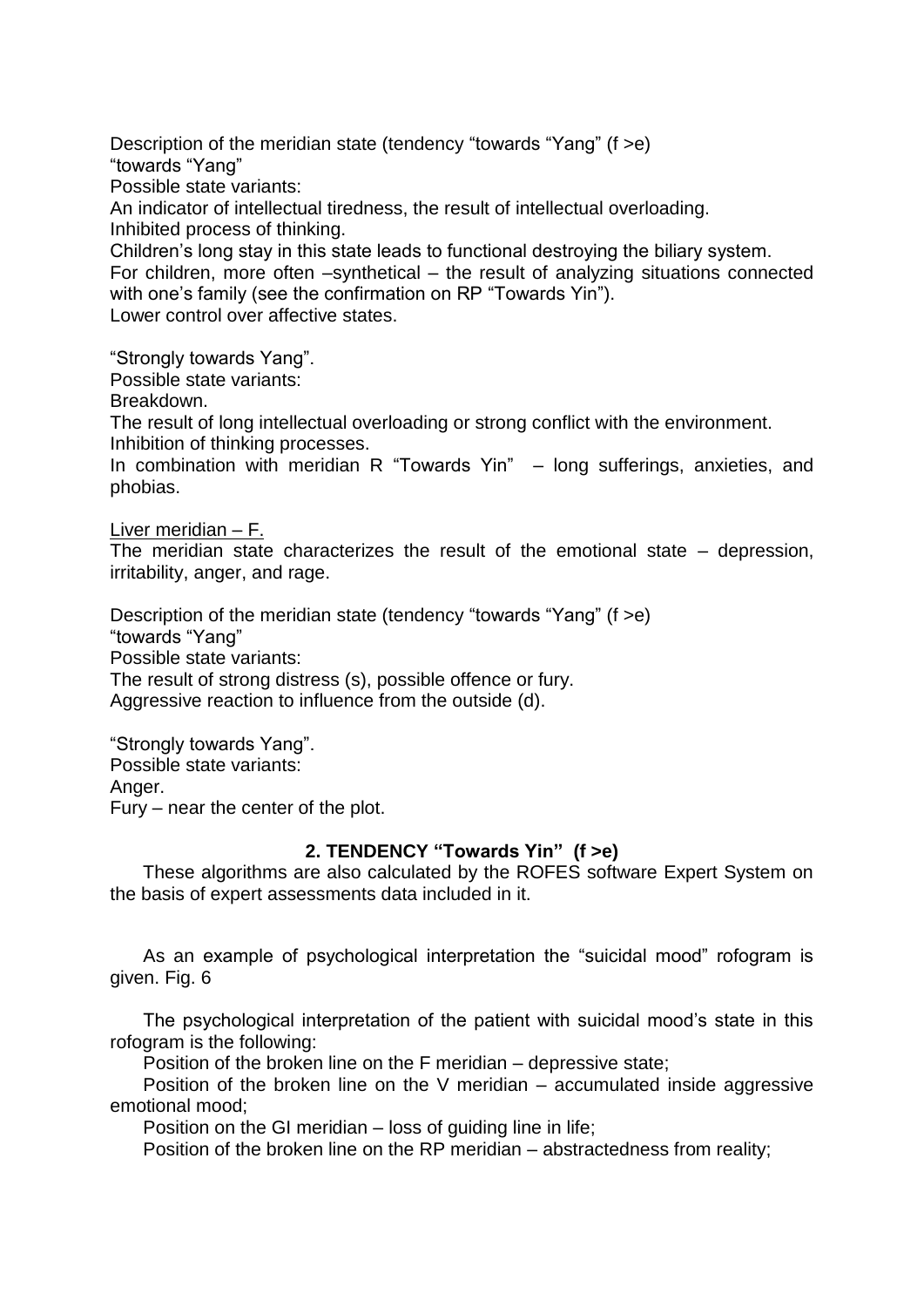Position of the broken line on the P meridian – accusing himself and others of everything that happens;



Fig. 6

#### **Adaptability integral characteristics in the "rofes-diagnostics"**

As a result of experimental research together with the Ural State Medicine Academy, medical psychology department, Russian Nuclear Centre, psychophysiolohy laboratory (city of Snezhinsk), etc., the ROFES-diagnostics method authors developed a number of personality's state integral assessments which allow to assess the extent of a human being, as a living hierarchical system, to fulfil his/her vital functions.

They are the following:

# **Vegetoemotional tone determination scale.**

*Increased vegetoemotional tone –* the need for giving up energy. Corresponds to choleric and sanguine persons (extraverts), or to melancholic and phlegmatic persons (introverts) when they are disconcerted.

*Lowered vegetoemotional tone –* the need for receiving energy (need for peace) corresponds mostly to introverts (melancholic and phlegmatic persons). Or if extravert needs rest it is a sign of overwork and exhaustion.

As a result of experimental research analysis the method creators came to conclusion that it is necessary to obtain body's functional state automated integral assessment.

By **person's functional state** the total of components of the body's medical (clinical) states and its psycho-emotional background is meant. That is, when the environmental conditions change it is necessary to determine living system's dynamic balance – "homeostasis" ("the power of stability" G. Selye "Stress without distress").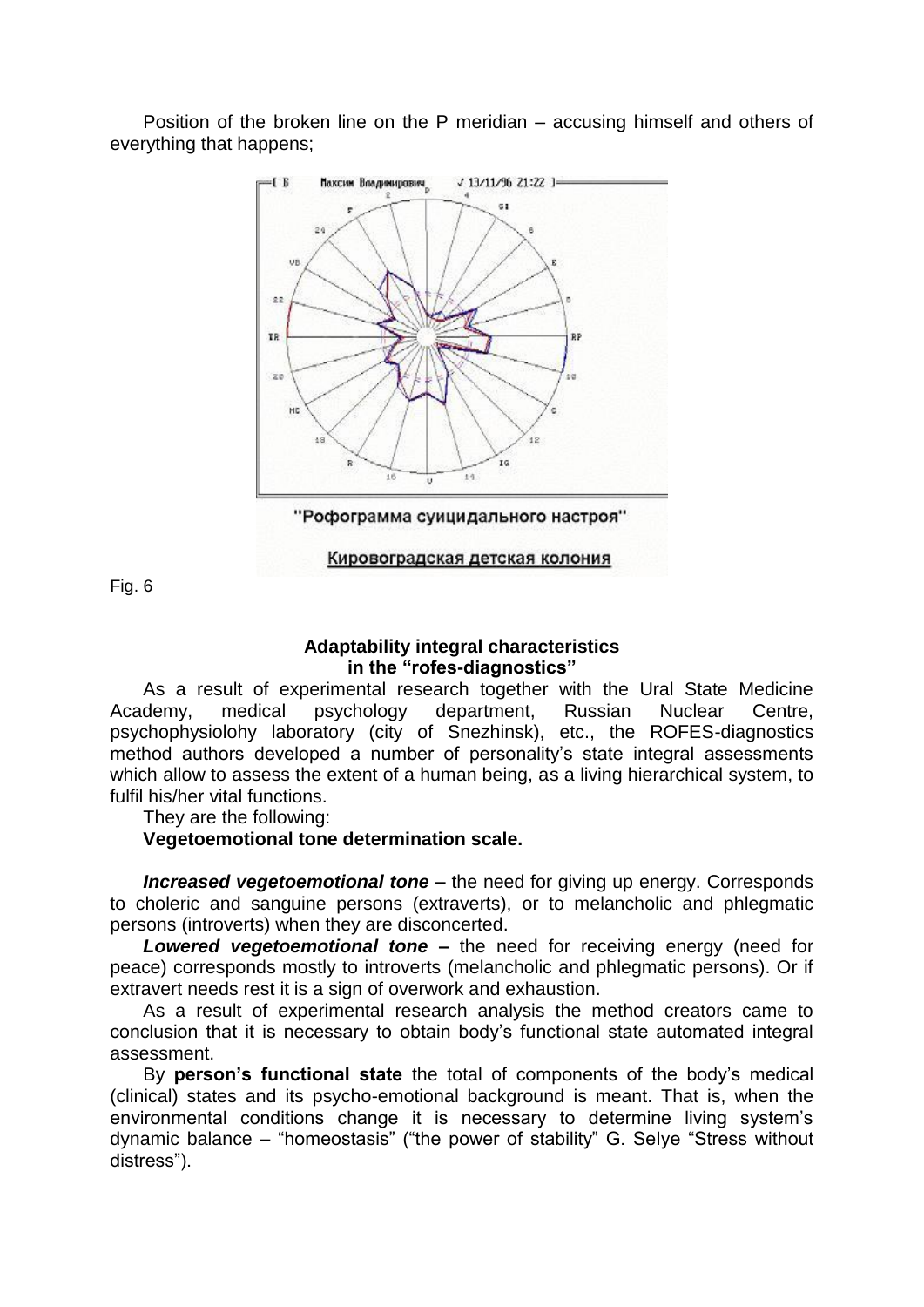The body's functional state expert assessments 5-point system was developed. These assessments were obtained on the basis of measurement data mathematical formalised analysis. These data are called **Adaptation Potential (from 0 to 100%)**, i.e., patient's state influenced by environmental stress factors. This state is a combination of personality's medical and psychological aspects. In other words, **index of a person's level of harmony as a balance of his internal states – physiological and mental – in response to environmental conditions** is assessed.

| <b>Excellent state</b> | (adaptation potential from 85 to 100%) |
|------------------------|----------------------------------------|
| <b>Good state</b>      | (adaptation potential from 70 to 84%)  |
| <b>Satisfactory</b>    | (adaptation potential from 55 to 69%)  |
| <b>Unsatisfactory</b>  | (adaptation potential from 30 to 54%)  |
|                        |                                        |

#### **Recovery is needed (adaptation potential from 0 to 29%)**

The effectiveness of the adaptation potential assessment 5-point scale is proven on the large variety of groups of people diagnosed. Among them are the following: the population of the East Ural radiation trace territory; participants of Chernobyl AES catastrophe; specialists working in contact with ionising radiation; participants of local military operations (Afganistan, Chechnya); imprisoned teenagers with deviant behaviour; pupils of general education schools (at different periods of academic year with different amount of load at school); socially adapted young people who graduated from pedagogic college; and people who were not exposed to social and ecological stresses but suffering from psychosomatic diseases.

 Clinical approbation of the "rofes-diagnostics method" was conducted at the best hospitals in the country (Russian Scientific Centre for Rehabilitation and Physiotherapy, Ural State Medical Academy, Ural Regional Centre for Radiation Medicine, Novosibirsk Medical Institute, etc.). The ROFES set was included in the State List of Medical Products – certificate No. 98/219 – 125 of 20 July 1998.

**Note:** 

**In the ROFES software the above mentioned integral characteristics are calculated with consideration of patient's age and can therefore differ from the assessments given in this section.**

| Appendix 1                                                                                         |  |  |  |  |
|----------------------------------------------------------------------------------------------------|--|--|--|--|
| Table 1. Comparative data on diagnostics results with the "ROFES-universal" diagnostics and common |  |  |  |  |
| diagnostic methods.                                                                                |  |  |  |  |
|                                                                                                    |  |  |  |  |

| Nosology form               | Number of<br>measurements | Coincidence of<br>results | Non-coincidence<br>of results |
|-----------------------------|---------------------------|---------------------------|-------------------------------|
| 1. Chronic gastroduodenitis | 98                        | $92(93.9\%)$              | $6(6.1\%)$                    |
| 2. Chronic colitis          | 29                        | $16(55,2\%)$              | 13 (44,8%)                    |